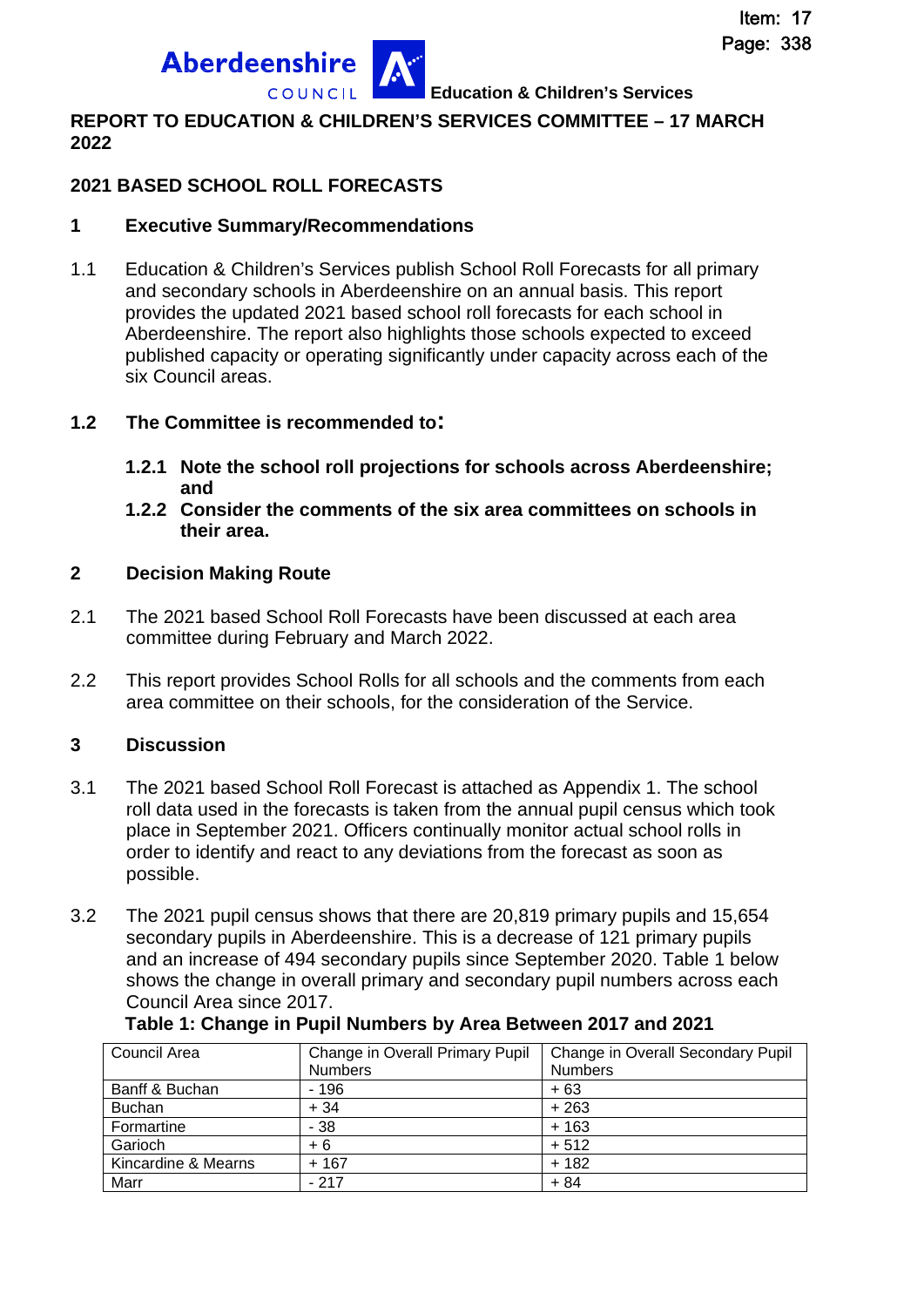- 3.3 The following sections highlight any schools across each area that are currently or are forecast to operate in excess of capacity. The steps that are taken to address the capacity pressures will depend on the number of pupils and the length of time that the school roll is likely to exceed capacity. The sections also consider schools that are currently or are forecast to operate at lower than 25% capacity. These are schools operating significantly under capacity. Officers will continue to monitor and review these schools in line with Aberdeenshire's Learning Estate Strategy as agreed by Education & Children's Services Committee on 18 March 2021.
- 3.4 Table 2 below provides the school roll forecast for schools within Banff and Buchan up to 2026.

| <b>School</b>             | <b>Capacity</b> | 2020 | 2021 | 2022 | 2023 | 2024 | 2025 | 2026 | <b>Current</b><br>%<br><b>Capacity</b> | %<br>Capacity<br>2026 |
|---------------------------|-----------------|------|------|------|------|------|------|------|----------------------------------------|-----------------------|
| <b>Banff Academy</b>      | 1220            | 851  | 923  | 956  | 984  | 978  | 919  | 856  | 76%                                    | 70%                   |
| Aberchirder               | 225             | 128  | 113  | 112  | 111  | 115  | 111  | 104  | 50%                                    | 46%                   |
| <b>Banff PS</b>           | 459             | 337  | 332  | 338  | 322  | 297  | 289  | 282  | 72%                                    | 62%                   |
| <b>Bracoden</b>           | 145             | 45   | 48   | 55   | 52   | 53   | 58   | 58   | 33%                                    | 40%                   |
| Fordyce                   | 47              | 27   | 34   | 29   | 22   | 23   | 18   | 20   | 72%                                    | 43%                   |
| Macduff                   | 420             | 304  | 277  | 287  | 278  | 254  | 249  | 253  | 66%                                    | 60%                   |
| Ordiquhill                | 100             | 54   | 55   | 52   | 54   | 52   | 49   | 48   | 55%                                    | 48%                   |
| Portsoy                   | 267             | 126  | 144  | 138  | 137  | 141  | 136  | 129  | 54%                                    | 48%                   |
| Whitehills                | 134             | 118  | 117  | 118  | 133  | 132  | 124  | 126  | 87%                                    | 94%                   |
| Fraserburgh<br>Academy    | 1450            | 1127 | 1094 | 1116 | 1130 | 1125 | 1094 | 1061 | 75%                                    | 73%                   |
| Fraserburgh<br>North      | 217             | 105  | 103  | 93   | 92   | 85   | 71   | 74   | 47%                                    | 34%                   |
| Fraserburgh<br>South Park | 550             | 365  | 354  | 349  | 340  | 324  | 299  | 294  | 64%                                    | 54%                   |
| Inverallochy              | 155             | 113  | 118  | 123  | 131  | 132  | 137  | 137  | 76%                                    | 89%                   |
| Lochpots                  | 267             | 195  | 197  | 192  | 191  | 195  | 199  | 200  | 74%                                    | 75%                   |
| Rathen                    | 90              | 59   | 62   | 63   | 67   | 71   | 77   | 73   | 69%                                    | 82%                   |
| Rosehearty                | 217             | 144  | 149  | 140  | 141  | 130  | 122  | 116  | 69%                                    | 54%                   |
| Sandhaven                 | 100             | 80   | 93   | 90   | 79   | 69   | 63   | 60   | 93%                                    | 60%                   |
| St Andrew's               | 429             | 335  | 333  | 344  | 369  | 389  | 387  | 390  | 78%                                    | 91%                   |
| <b>Tyrie</b>              | 71              | 22   | 17   | 16   | 17   | 19   | 16   | 17   | 24%                                    | 24%                   |
| Crudie                    | 50              | 23   | 25   | 23   | 25   | 22   | 19   | 15   | 50%                                    | 31%                   |
| King Edward               | 47              | 19   | 25   | 21   | 18   | 10   | 11   | 13   | 53%                                    | 27%                   |

# **Table 2: Banff & Buchan School Roll Forecast**

# 3.5 **Banff & Buchan Schools Over 100% Capacity in 2021**

There are no schools in Banff & Buchan currently operating in excess of capacity.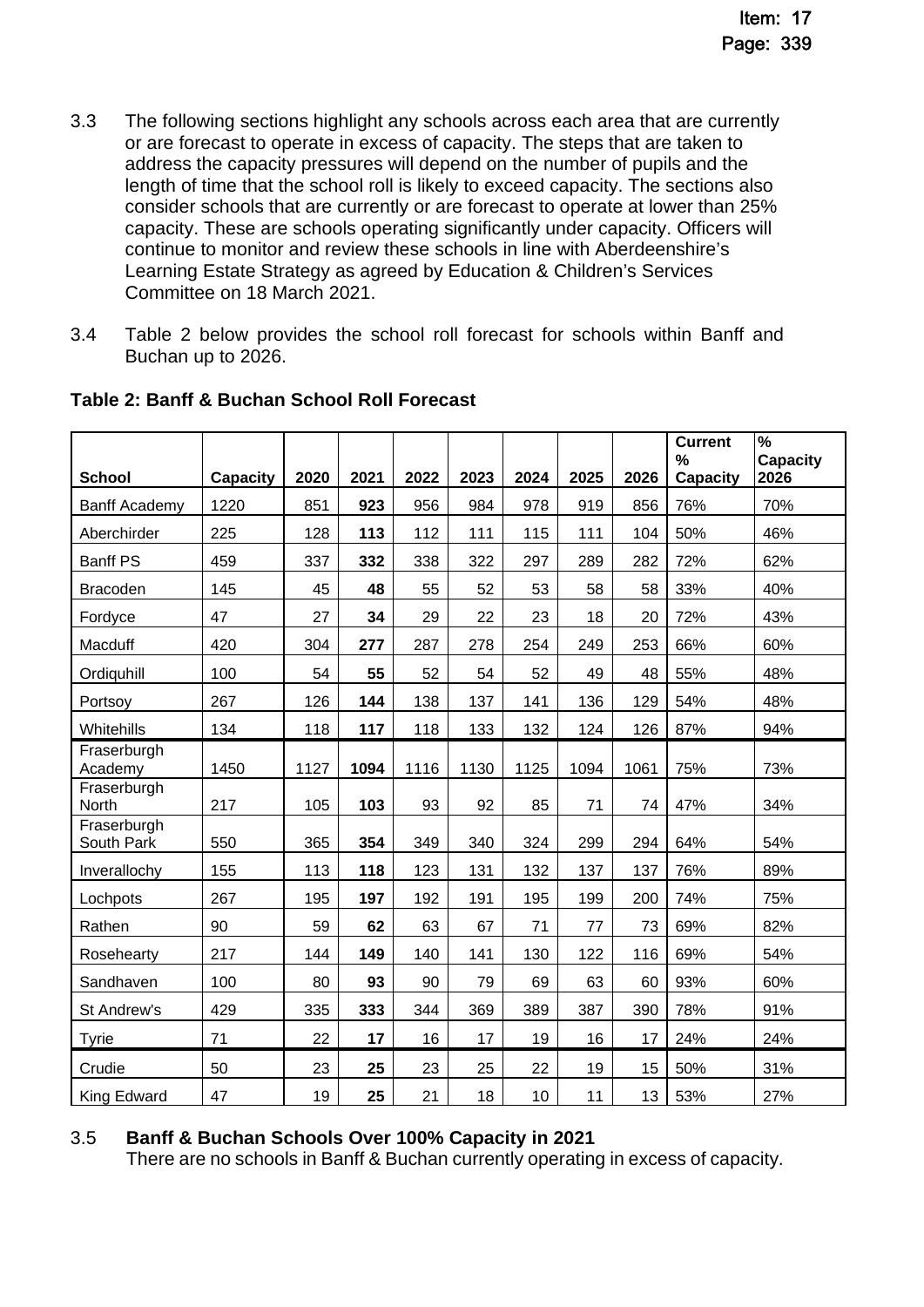### 3.6 **Banff & Buchan Schools Over 100% Capacity in 2026**

There are no schools in Banff & Buchan that are forecast to have a roll in excess of the current published capacity in five years' time (2026).

#### 3.7 **Banff & Buchan Schools Below 25% Capacity in 2021**

Tyrie School has a current roll of 17 pupils and is operating as a one class school.

#### 3.8 **Banff & Buchan Schools Below 25% Capacity in 2026**

Tyrie School is expected to remain at 24% capacity in 2026, with an anticipated 17 pupils enrolled at that time.

- 3.9 The comments of Banff & Buchan Area Committee on 8 March 2022 will be provided verbally when the report is considered on 17 March 2022.
- 3.10 Table 3 below provides the school roll forecast for schools within Buchan up to 2026.

|                             |          |                          |      |      |      |      |      |      | <b>Current</b><br>% | $\%$<br>Capacity |
|-----------------------------|----------|--------------------------|------|------|------|------|------|------|---------------------|------------------|
| <b>School</b>               | Capacity | 2020                     | 2021 | 2022 | 2023 | 2024 | 2025 | 2026 | <b>Capacity</b>     | 2026             |
| <b>Mintlaw</b><br>Academy   | 900      | 811                      | 876  | 911  | 919  | 901  | 894  | 875  | 97%                 | 97%              |
| Auchnagatt                  | 75       | 55                       | 66   | 72   | 73   | 69   | 70   | 63   | 88%                 | 84%              |
| Fetterangus                 | 75       | 41                       | 46   | 42   | 39   | 45   | 42   | 41   | 61%                 | 54%              |
| Kininmonth                  | 50       | 30                       | 28   | 24   | 21   | 15   | 10   | 11   | 56%                 | 23%              |
| Longside                    | 217      | 156                      | 155  | 162  | 161  | 162  | 153  | 150  | 71%                 | 69%              |
| Maud                        | 125      | 94                       | 100  | 100  | 104  | 100  | 101  | 108  | 80%                 | 86%              |
| <b>Mintlaw PS</b>           | 217      | 169                      | 174  | 174  | 173  | 168  | 168  | 173  | 80%                 | 80%              |
| New Deer                    | 180      | 106                      | 104  | 102  | 106  | 114  | 116  | 117  | 58%                 | 65%              |
| New Pitsligo &<br>St John's | 155      | 109                      | 114  | 114  | 117  | 109  | 99   | 96   | 74%                 | 62%              |
| Pitfour                     | 180      | 109                      | 94   | 97   | 106  | 117  | 120  | 119  | 52%                 | 66%              |
| <b>Strichen</b>             | 150      | 122                      | 127  | 133  | 132  | 134  | 136  | 138  | 85%                 | 92%              |
| Stuartfield                 | 150      | 121                      | 124  | 128  | 127  | 138  | 133  | 131  | 83%                 | 87%              |
| Peterhead<br>Academy        | 1700     | 1140                     | 1213 | 1252 | 1294 | 1298 | 1279 | 1261 | 71%                 | 74%              |
| <b>Boddam</b>               | 217      | 108                      | 110  | 103  | 110  | 112  | 107  | 105  | 51%                 | 48%              |
| Buchanhaven                 | 523      | 456                      | 441  | 430  | 414  | 404  | 397  | 399  | 84%                 | 76%              |
| <b>Burnhaven</b>            | 100      | 63                       | 60   | 46   | 51   | 48   | 45   | 44   | 60%                 | 44%              |
| Clerkhill                   | 484      | 474                      | 438  | 426  | 398  | 379  | 369  | 353  | 90%                 | 73%              |
| Dales Park                  | 434      | 251                      | 270  | 325  | 357  | 386  | 399  | 420  | 62%                 | 97%              |
| Longhaven                   | 50       | <b>School Mothballed</b> |      |      |      |      |      |      | 0%                  | 0%               |
| Meethill                    | 279      | 202                      | 198  | 216  | 214  | 198  | 203  | 199  | 71%                 | 71%              |
| Peterhead<br>Central        | 300      | 163                      | 169  | 171  | 170  | 160  | 162  | 164  | 56%                 | 55%              |

#### **Table 3: Buchan School Roll Forecast**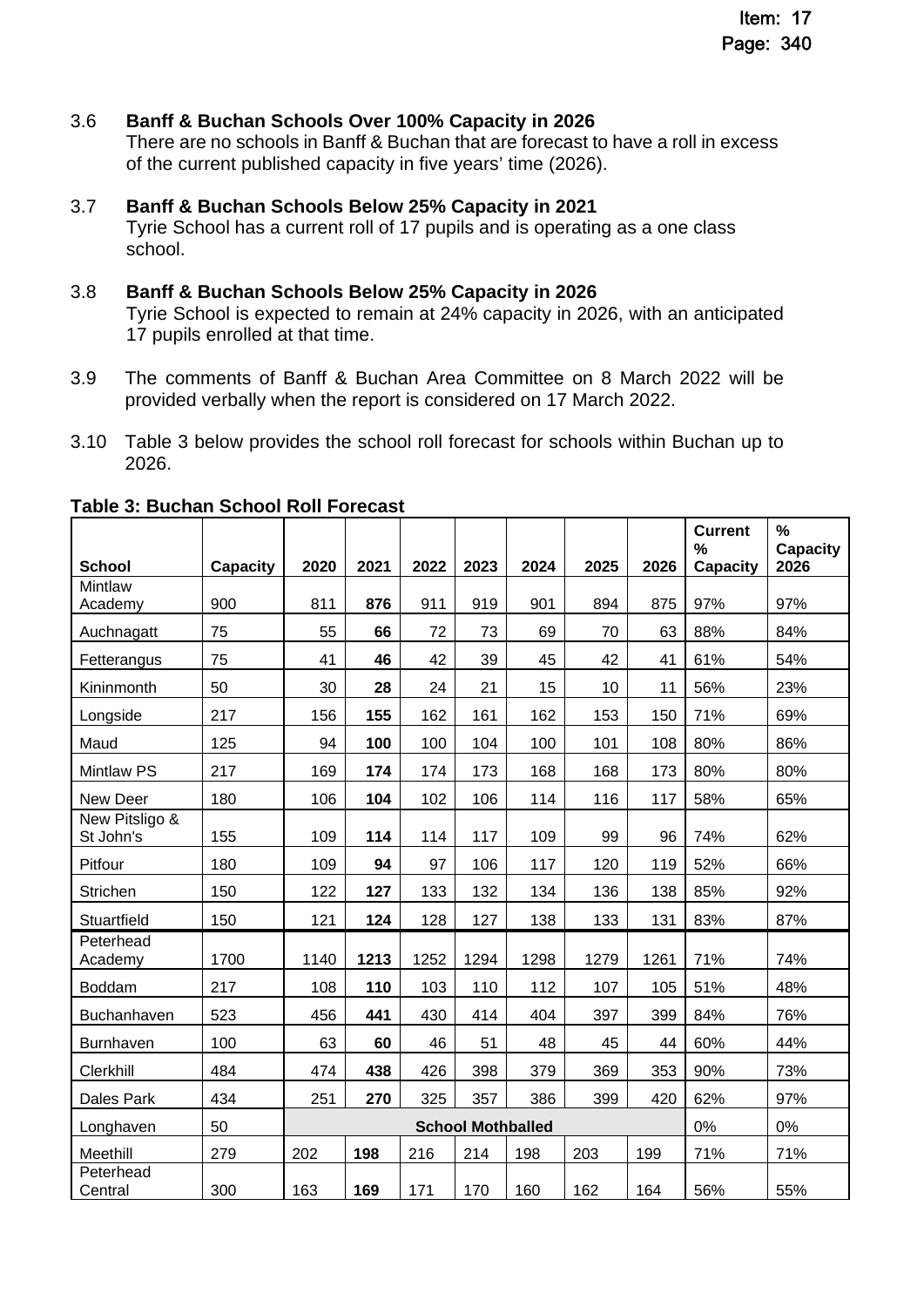|                 |                 |      |      |      |      |      |      |      | <b>Current</b><br>% | %<br>Capacity |
|-----------------|-----------------|------|------|------|------|------|------|------|---------------------|---------------|
| <b>School</b>   | <b>Capacity</b> | 2020 | 2021 | 2022 | 2023 | 2024 | 2025 | 2026 | Capacity            | 2026          |
| Port Erroll     | 242             | 112  | 106  | 120  | 125  | 125  | 122  | 129  | 44%                 | 53%           |
| St Fergus       | 120             | 113  | 116  | 111  | 101  | 101  | 101  | 93   | 97%                 | 78%           |
| Crimond         | 155             | 82   | 83   | 85   | 83   | 81   | 73   | 66   | 54%                 | 42%           |
| St Combs        | 100             | 56   | 63   | 66   | 65   | 67   | 59   | 55   | 63%                 | 55%           |
| Hatton (Cruden) | 155             | 98   | 102  | 98   | 98   | 105  | 105  | 104  | 66%                 | 67%           |

# 3.11 **Buchan Schools Over 100% Capacity in 2021**

There are no schools in Buchan currently operating in excess of capacity.

### 3.12 **Buchan Schools Over 100% Capacity in 2026**

There are no schools in Buchan that are forecast to have a roll in excess of the current published capacity in five years' time (2026).

Mintlaw Academy is expected to exceed published capacity for the next two academic sessions. The Learning Estates Team is working with the management team at the Academy to support during this time. Placing requests to the school will be restricted to prevent further capacity pressures.

The capacity of Dales Park School has increased to 434 pupils following the relocation of the school nursery to Kinmundy.

### 3.13 **Buchan Schools Below 25% Capacity in 2021**

There are no schools in Buchan currently operating below 25% capacity.

### 3.14 **Buchan Schools Below 25% Capacity in 2026**

Kininmonth School currently operates two classes but is expected to reduce to a single class in future sessions. A low number of children under school age currently in catchment has the roll to capacity potentially falling to 23% with an anticipated roll of 11 pupils.

- 3.15 The comments of Buchan Area Committee on 22 February 2022 are as follows:
	- Having noted the school roll projections for schools within Buchan, agreed to make following comments to ECS Committee –

(1) to note with surprise that the projections for the Peterhead catchment area are forecasting a reduction but to note the comments of the representing Officer in relation to the impacts of Covid and Brexit,

(2) to note with some concern the predictions for Kininmonth, and

(3) having noted that Mintlaw Academy is expected to exceed published capacity for the next two academic sessions, to highlight the need for a review of the catchment areas and possible re-zoning exercise in the forthcoming years

3.16 Table 4 below provides the school roll forecast for schools within Formartine up to 2026.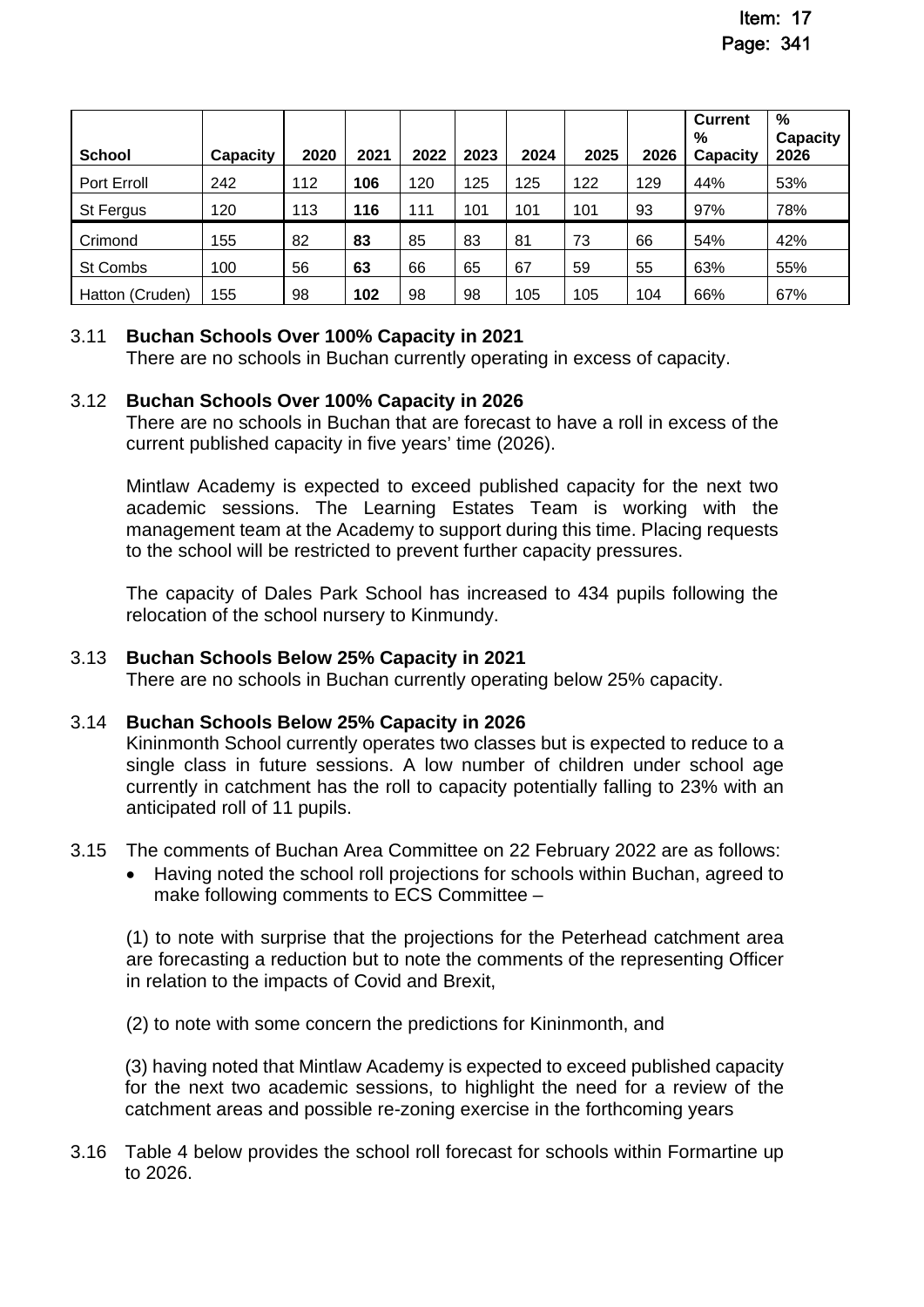**Table 4: Formartine School Roll Forecasts** 

|                        |                 |      |      |      |                          |      |      |      | <b>Current</b><br>% | $\%$<br><b>Capacity</b> |
|------------------------|-----------------|------|------|------|--------------------------|------|------|------|---------------------|-------------------------|
| <b>School</b>          | <b>Capacity</b> | 2020 | 2021 | 2022 | 2023                     | 2024 | 2025 | 2026 | <b>Capacity</b>     | 2026                    |
| Ellon Academy          | 1300            | 1148 | 1179 | 1176 | 1213                     | 1200 | 1179 | 1186 | 91%                 | 91%                     |
| Arnage                 | 75              | 40   | 34   | 35   | 27                       | 26   | 18   | 17   | 45%                 | 23%                     |
| Auchterellon           | 459             | 339  | 338  | 335  | 321                      | 321  | 302  | 294  | 74%                 | 64%                     |
| Balmedie (City)        | 484             | 391  | 394  | 398  | 423                      | 456  | 498  | 509  | 81%                 | 105%                    |
| Ellon PS               | 345             | 289  | 291  | 288  | 282                      | 292  | 289  | 283  | 84%                 | 82%                     |
| Foveran                | 47              | 27   | 36   | 41   | 47                       | 47   | 64   | 66   | 77%                 | 141%                    |
| Meiklemill             | 317             | 234  | 220  | 229  | 234                      | 223  | 246  | 261  | 69%                 | 82%                     |
| Newburgh Mathers       | 217             | 156  | 158  | 164  | 155                      | 160  | 150  | 147  | 73%                 | 68%                     |
| Slains                 | 50              | 28   | 25   | 24   | 23                       | 21   | 20   | 16   | 50%                 | 32%                     |
| <b>Tipperty</b>        | 50              | 34   | 26   | 24   | 21                       | 18   | 19   | 16   | 52%                 | 32%                     |
| Meldrum Academy        | 1050            | 980  | 1017 | 1031 | 1074                     | 1086 | 1086 | 1093 | 97%                 | 104%                    |
| <b>Barthol Chapel</b>  | 50              | 27   | 26   | 24   | 26                       | 26   | 28   | 25   | 52%                 | 51%                     |
| Cultercullen           | 75              | 55   | 55   | 57   | 64                       | 66   | 63   | 63   | 73%                 | 84%                     |
| Daviot                 | 120             | 104  | 95   | 97   | 89                       | 86   | 79   | 77   | 79%                 | 64%                     |
| Meldrum PS             | 459             | 404  | 391  | 389  | 381                      | 383  | 359  | 333  | 85%                 | 73%                     |
| Methlick               | 150             | 104  | 109  | 120  | 123                      | 120  | 131  | 132  | 73%                 | 88%                     |
| Pitmedden              | 242             | 162  | 145  | 156  | 162                      | 162  | 160  | 156  | 60%                 | 64%                     |
| Rothienorman           | 150             | 143  | 137  | 142  | 136                      | 132  | 141  | 140  | 91%                 | 93%                     |
| Tarves                 | 217             | 148  | 145  | 146  | 178                      | 185  | 187  | 184  | 67%                 | 85%                     |
| <b>Udny Green</b>      | 100             | 55   | 52   | 57   | 49                       | 48   | 53   | 49   | 52%                 | 49%                     |
| <b>Turriff Academy</b> | 840             | 628  | 667  | 670  | 672                      | 669  | 641  | 622  | 79%                 | 74%                     |
| Auchterless            | 75              | 46   | 52   | 50   | 47                       | 43   | 36   | 23   | 69%                 | 31%                     |
| Easterfield            | 25              |      |      |      | <b>School Mothballed</b> |      |      |      | 0%                  | $0\%$                   |
| Fintry                 | 50              | 23   | 24   | 21   | 19                       | 16   | 11   | 10   | 48%                 | 20%                     |
| Fisherford             | 30              |      |      |      | School Mothballed        |      |      |      | $0\%$               | $0\%$                   |
| Fyvie                  | 155             | 128  | 120  | 115  | 110                      | 113  | 108  | 101  | 77%                 | 65%                     |
| Monquhitter            | 217             | 124  | 116  | 121  | 126                      | 126  | 130  | 124  | 53%                 | 57%                     |
| <b>Turriff Primary</b> | 559             | 460  | 442  | 444  | 444                      | 426  | 440  | 441  | 79%                 | 79%                     |

# 3.17 **Formartine Schools Over 100% Capacity in 2021**

There are no schools in Formartine currently operating in excess of capacity.

# 3.18 **Formartine Schools Over 100% Capacity in 2026**

Meldrum Academy is forecast to have a roll in excess of capacity in coming sessions. A phased approach is being taken to increasing capacity at Meldrum Academy, with recent reconfiguration works increasing the capacity from 980 to 1050 pupils. Discussions continue with the school management team to plan for future phases, and to support meantime.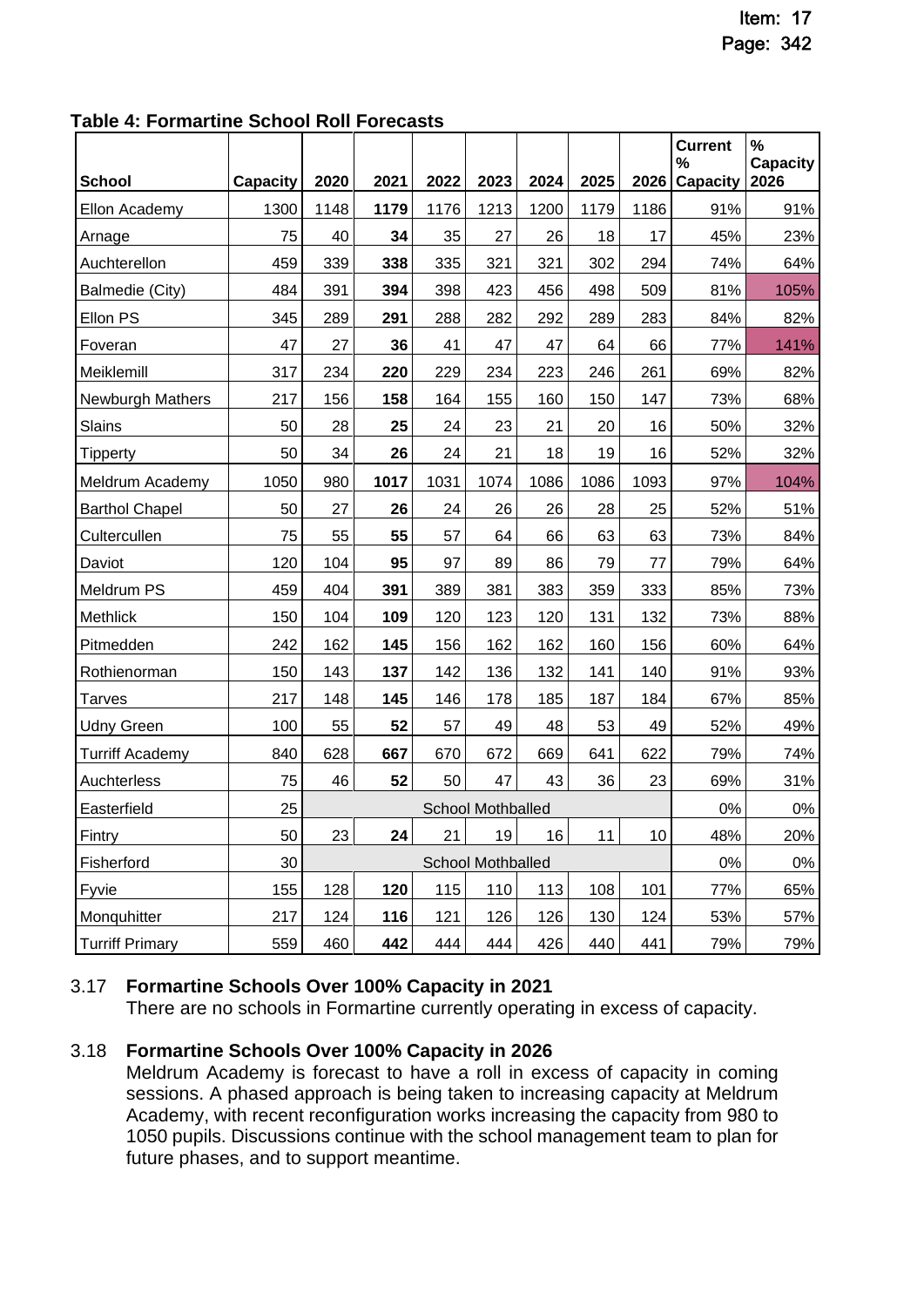By 2025, Balmedie School and Foveran School are forecast to be over capacity. Work continues on a South Formartine Assessment to ensure appropriate provision is delivered for schools in the Ellon to Blackdog corridor. A robust options appraisal has been carried out for Balmedie and other schools in South Formartine. This options appraisal identifies a range of solutions which will be subject wider engagement and consultation in due course.

### 3.19 **Formartine Schools Below 25% Capacity in 2021**

There are no schools in Formartine currently operating below 25% capacity. However both Easterfield School and Fisherford School are currently mothballed due to falling numbers during the 2020-21 Session.

### 3.20 **Formartine Schools Below 25% Capacity in 2026**

By 2025 Arnage School is expected to have reduced from a two class, to a one class school. The anticipated roll at that point is 17 pupils.

Fintry School is also expected to have a falling roll over future sessions. The anticipated roll in 2026 would be 10 pupils.

- 3.21 The comments of Formartine Area Committee on 1 March 2022 are as follows:
	- Note that an elected member workshop is to be held on 16 March.
	- Request that officers report on plans in place for Meldrum Academy and those proposed for the longer term.
- 3.22 Table 5 below provides the school roll forecast for schools within Garioch up to 2026.

|               |                |          |     |                |     |     |     |     | <b>Current</b><br>% | $\%$           |
|---------------|----------------|----------|-----|----------------|-----|-----|-----|-----|---------------------|----------------|
|               | <b>Capacit</b> | 202      | 202 | 202            | 202 | 202 | 202 | 202 | <b>Capacit</b>      | <b>Capacit</b> |
| <b>School</b> | v              | $\bf{0}$ |     | $\overline{2}$ | 3   | 4   | 5   | 6   | v                   | y 2026         |
| Inverurie     |                | 105      | 114 | 124            | 134 | 140 | 141 | 136 |                     |                |
| Academy       | 1600           | 3        | 1   | 1              | 7   | 9   | 7   | 7   | 71%                 | 85%            |
| Chapel of     |                |          |     |                |     |     |     |     |                     |                |
| Garioch       | 71             | 33       | 33  | 31             | 32  | 36  | 37  | 37  | 46%                 | 53%            |
| Hatton        |                |          |     |                |     |     |     |     |                     |                |
| (Fintray)     | 60             | 51       | 47  | 45             | 47  | 46  | 40  | 43  | 78%                 | 72%            |
| Keithhall     | 47             | 30       | 23  | 21             | 25  | 27  | 25  | 25  | 49%                 | 53%            |
| Kellands      | 442            | 438      | 420 | 430            | 405 | 382 | 361 | 352 | 95%                 | 80%            |
| New Machar    | 484            | 372      | 376 | 380            | 379 | 385 | 412 | 410 | 78%                 | 85%            |
| Oyne          | 75             | 46       | 54  | 52             | 50  | 46  | 39  | 36  | 72%                 | 48%            |
| Port          |                |          |     |                |     |     |     |     |                     |                |
| Elphinstone   | 155            | 82       | 82  | 79             | 99  | 111 | 123 | 139 | 53%                 | 90%            |
| Strathburn    | 480            | 415      | 440 | 442            | 448 | 433 | 439 | 439 | 92%                 | 92%            |
| Uryside       | 589            | 380      | 398 | 441            | 505 | 529 | 562 | 567 | 68%                 | 96%            |
| Kemnay        |                |          |     | 100            | 102 |     | 100 |     |                     |                |
| Academy       | 730            | 975      | 959 | 1              | 5   | 995 | 7   | 998 | 131%                | 137%           |
| Alehousewell  |                |          |     |                |     |     |     |     |                     |                |
| s             | 217            | 141      | 135 | 125            | 124 | 116 | 106 | 100 | 62%                 | 46%            |
| Kemnay PS     | 252            | 214      | 203 | 216            | 207 | 209 | 210 | 209 | 81%                 | 83%            |
| Kinellar      | 484            | 387      | 379 | 358            | 333 | 317 | 308 | 296 | 78%                 | 61%            |

**Table 5: Garioch School Roll Forecasts**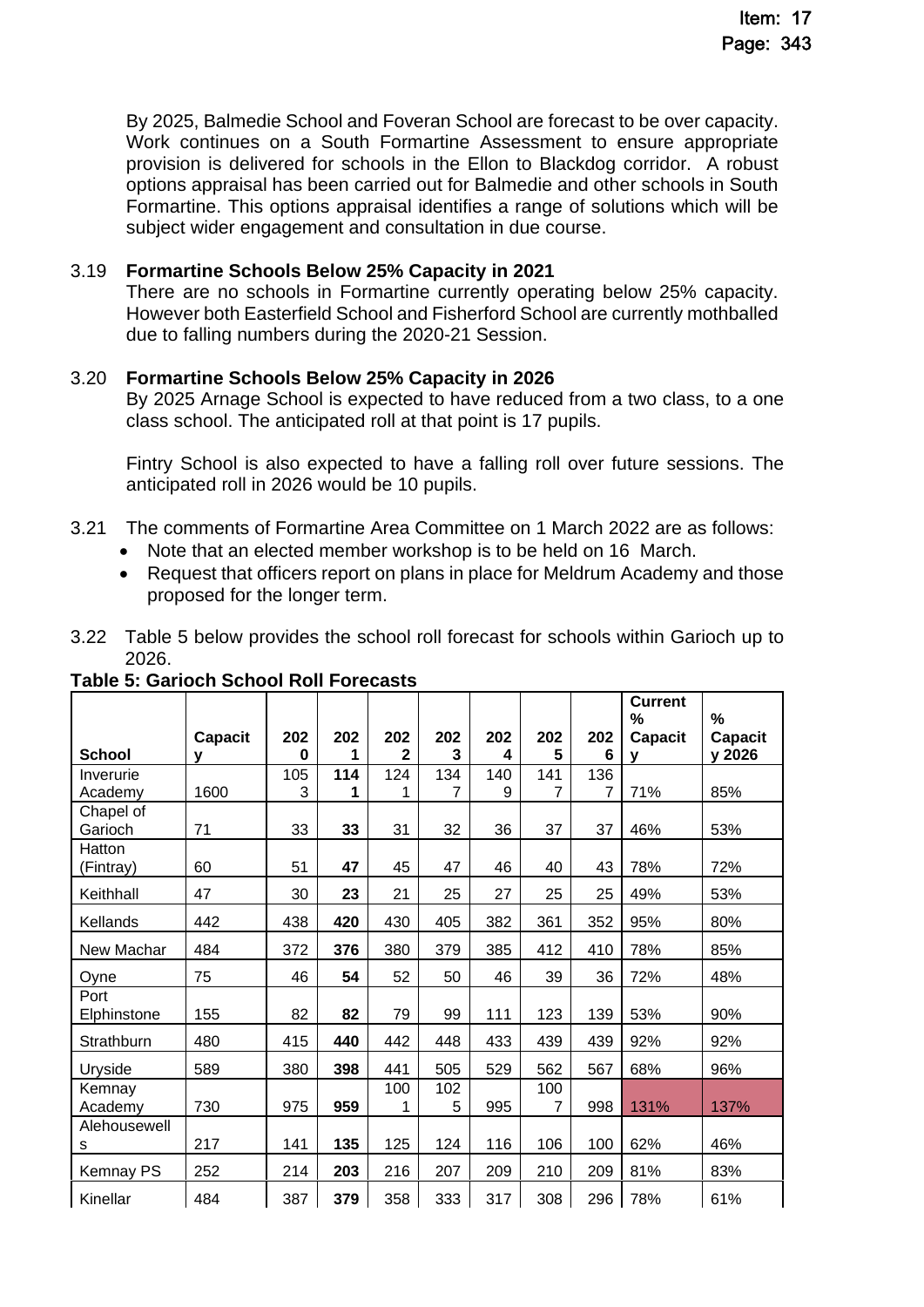| Kintore             | 459                 | 454      | 422 | 377      | 353      | 330      | 277      | 265      | 92%                                        | 58%                           |
|---------------------|---------------------|----------|-----|----------|----------|----------|----------|----------|--------------------------------------------|-------------------------------|
| <b>School</b>       | <b>Capacit</b><br>v | 202<br>0 | 202 | 202<br>2 | 202<br>3 | 202<br>4 | 202<br>5 | 202<br>6 | <b>Current</b><br>%<br><b>Capacit</b><br>v | %<br><b>Capacit</b><br>y 2026 |
| Midmill             | 434                 | 107      | 133 | 151      | 175      | 222      | 257      | 293      | 31%                                        | 67%                           |
| Westhill<br>Academy | 1000                | 789      | 830 | 839      | 883      | 910      | 880      | 868      | 83%                                        | 87%                           |
| Crombie             | 342                 | 328      | 316 | 317      | 322      | 309      | 305      | 283      | 92%                                        | 83%                           |
| Elrick              | 442                 | 394      | 371 | 369      | 355      | 328      | 323      | 317      | 84%                                        | 72%                           |
| Skene               | 100                 | 80       | 69  | 74       | 72       | 79       | 75       | 78       | 69%                                        | 78%                           |
| <b>Westhill PS</b>  | 342                 | 299      | 315 | 332      | 320      | 311      | 314      | 309      | 92%                                        | 90%                           |
| Cluny               | 120                 | 77       | 86  | 87       | 88       | 90       | 84       | 80       | 72%                                        | 67%                           |
| Dunecht             | 75                  | 48       | 46  | 54       | 53       | 51       | 47       | 48       | 61%                                        | 64%                           |
| Echt                | 47                  | 33       | 43  | 44       | 53       | 53       | 57       | 57       | 91%                                        | 122%                          |
| Midmar              | 50                  | 32       | 29  | 27       | 24       | 25       | 21       | 23       | 58%                                        | 45%                           |
| Insch               | 368                 | 349      | 339 | 332      | 333      | 305      | 287      | 275      | 92%                                        | 75%                           |
| Premnay             | 75                  | 46       | 43  | 51       | 47       | 47       | 46       | 46       | 57%                                        | 61%                           |
| Logie Durno         | 45                  | 34       | 32  | 39       | 34       | 32       | 29       | 28       | 71%                                        | 62%                           |
| Old Rayne           | 75                  | 50       | 55  | 59       | 63       | 66       | 63       | 65       | 73%                                        | 87%                           |
| Rayne North         | 74                  | 56       | 58  | 55       | 46       | 48       | 48       | 43       | 78%                                        | 57%                           |

# 3.23 **Garioch Schools Over 100% Capacity in 2021**

Within Garioch, Kemnay Academy is currently the only school over capacity. The academy has a working capacity of 980 when the non linked classrooms are taken into account, and is currently operating within that working capacity. Plans are being developed for capital works to provide additional capacity to the school. The provision of offering P7 pupils from Kinellar to attend either Kemnay Academy or Inverurie Academy continues for the 2022/23 session and may continue to be offered again in future years as a method of curtailing pupil numbers in the short term.

### 3.24 **Garioch Schools Over 100% Capacity in 2026**

 Echt School is currently forecast to exceed capacity in 2023. Pupil numbers will continue to be monitored in the first instance to determine whether this will be a short term peak that can be managed within the footprint of the building, or a longer term trend requiring capital investment.

Kemnay Academy is forecast to remain over current capacity in 2026, however, the works in development will be delivered as quickly as is feasible to mitigate against the rising pupil numbers.

### 3.25 **Garioch Schools Below 25% Capacity in 2021**

There are no schools in Garioch currently operating below 25% capacity.

### 3.26 **Garioch Schools Below 25% Capacity in 2026**

There are no schools in Garioch expected to be below 25% capacity in 2026.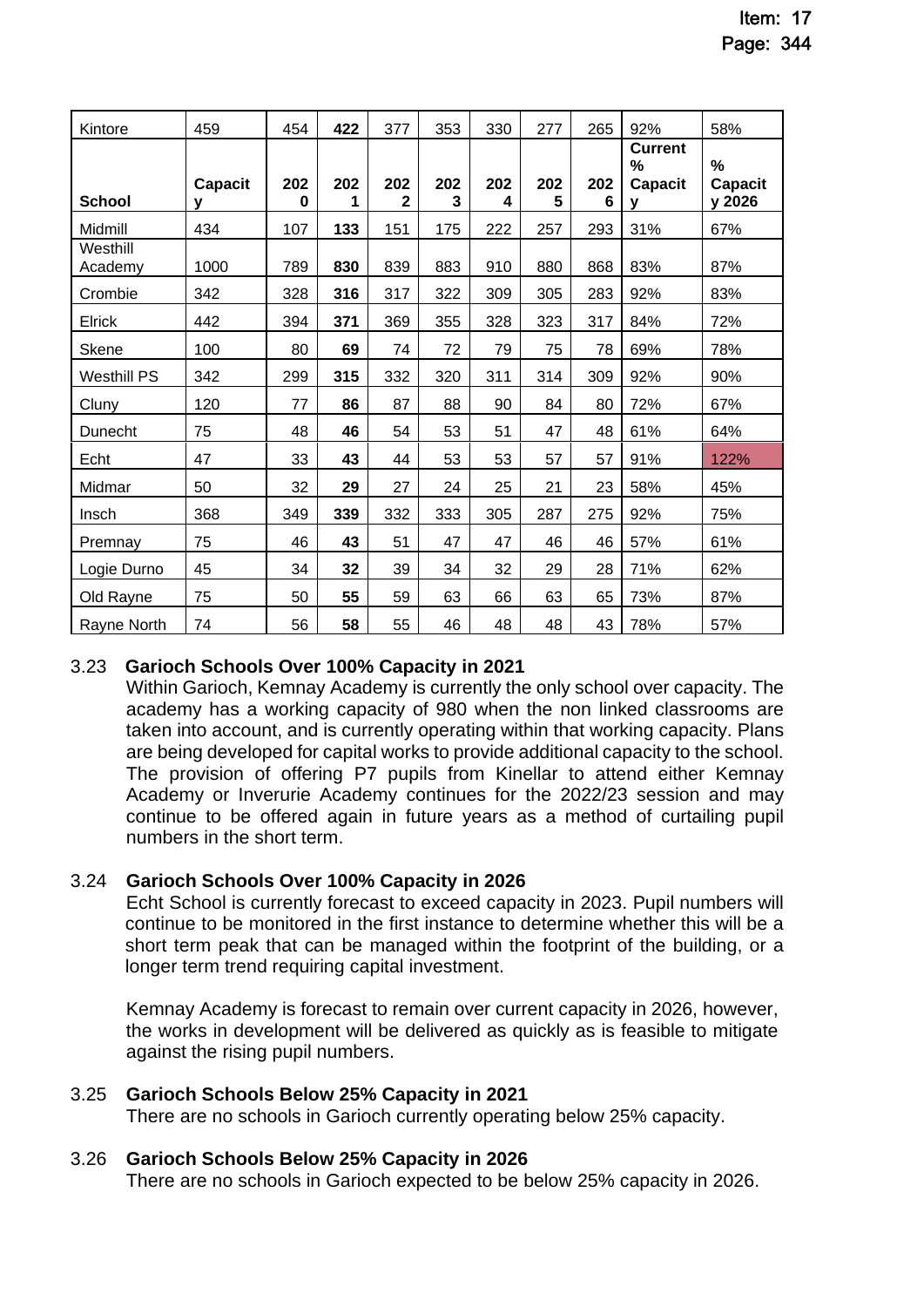- 3.27 The comments of Garioch Area Committee on 22 February 2022 are as follows:
	- To ask officers to provide an expanded update on plans to address the capacity issues at Kemnay Academy.
- 3.28 Table 6 below provides the school roll forecast for schools within Kincardine & Mearns to 2026.

| <b>School</b>         | <b>Capacity</b> | 2020 | 2021 | 2022 | 2023 | 2024 | 2025 | 2026 | <b>Current</b><br>$\%$<br><b>Capacity</b> | %<br><b>Capacity</b><br>2026 |
|-----------------------|-----------------|------|------|------|------|------|------|------|-------------------------------------------|------------------------------|
| Mearns Academy        | 700             | 712  | 685  | 713  | 732  | 730  | 731  | 704  | 98%                                       | 101%                         |
| Auchenblae            | 120             | 96   | 99   | 96   | 93   | 84   | 83   | 79   | 83%                                       | 66%                          |
| Fettercairn           | 100             | 71   | 80   | 79   | 88   | 86   | 82   | 83   | 80%                                       | 83%                          |
| Laurencekirk PS       | 434             | 328  | 368  | 374  | 379  | 371  | 372  | 378  | 85%                                       | 87%                          |
| Luthermuir            | 99              | 41   | 45   | 38   | 34   | 33   | 28   | 28   | 45%                                       | 28%                          |
| Marykirk              | 50              | 45   | 42   | 44   | 39   | 36   | 40   | 37   | 84%                                       | 74%                          |
| Redmyre               | 75              | 72   | 60   | 69   | 59   | 53   | 48   | 49   | 80%                                       | 65%                          |
| St Cyrus              | 171             | 136  | 139  | 136  | 135  | 139  | 139  | 138  | 81%                                       | 81%                          |
| Portlethen<br>Academy | 970             | 857  | 912  | 982  | 1057 | 1106 | 1132 | 1147 | 94%                                       | 118%                         |
| Banchory-<br>Devenick | 70              | 33   | 33   | 38   | 41   | 40   | 41   | 44   | 47%                                       | 63%                          |
| <b>Fishermoss</b>     | 358             | 267  | 269  | 271  | 255  | 247  | 236  | 238  | 75%                                       | 67%                          |
| Hillside              | 509             | 471  | 486  | 530  | 538  | 503  | 472  | 437  | 95%                                       | 86%                          |
| Newtonhill            | 459             | 300  | 287  | 338  | 385  | 407  | 445  | 471  | 63%                                       | 103%                         |
| Portlethen PS         | 342             | 267  | 255  | 233  | 223  | 206  | 187  | 176  | 75%                                       | 51%                          |
| Mackie Academy        | 1290            | 1172 | 1202 | 1220 | 1223 | 1229 | 1235 | 1220 | 93%                                       | 95%                          |
| Arduthie              | 459             | 356  | 388  | 393  | 413  | 427  | 436  | 447  | 85%                                       | 97%                          |
| Bervie                | 342             | 220  | 227  | 227  | 235  | 224  | 217  | 206  | 66%                                       | 60%                          |
| Catterline            | 94              | 43   | 48   | 42   | 40   | 34   | 37   | 33   | 51%                                       | 36%                          |
| Dunnottar             | 195             | 186  | 169  | 164  | 163  | 168  | 154  | 157  | 87%                                       | 80%                          |
| Glenbervie            | 100             | 79   | 80   | 73   | 65   | 59   | 51   | 48   | 80%                                       | 48%                          |
| Gourdon               | 100             | 82   | 76   | 79   | 75   | 75   | 64   | 66   | 76%                                       | 66%                          |
| Johnshaven            | 50              | 42   | 32   | 37   | 44   | 50   | 44   | 42   | 64%                                       | 84%                          |
| Kinneff               | 50              | 10   | 10   | 10   | 9    | 6    | 8    | 8    | 20%                                       | 17%                          |
| Lairhillock           | 217             | 133  | 149  | 146  | 146  | 148  | 159  | 155  | 69%                                       | 71%                          |
| Mill O' Forest        | 434             | 276  | 259  | 268  | 280  | 261  | 243  | 244  | 60%                                       | 56%                          |
| Drumoak               | 155             | 121  | 133  | 122  | 127  | 125  | 112  | 111  | 86%                                       | 72%                          |
| Durris                | 60              | 45   | 45   | 45   | 46   | 52   | 54   | 53   | 75%                                       | 89%                          |

# **Table 6: Kincardine & Mearns School Roll Forecasts**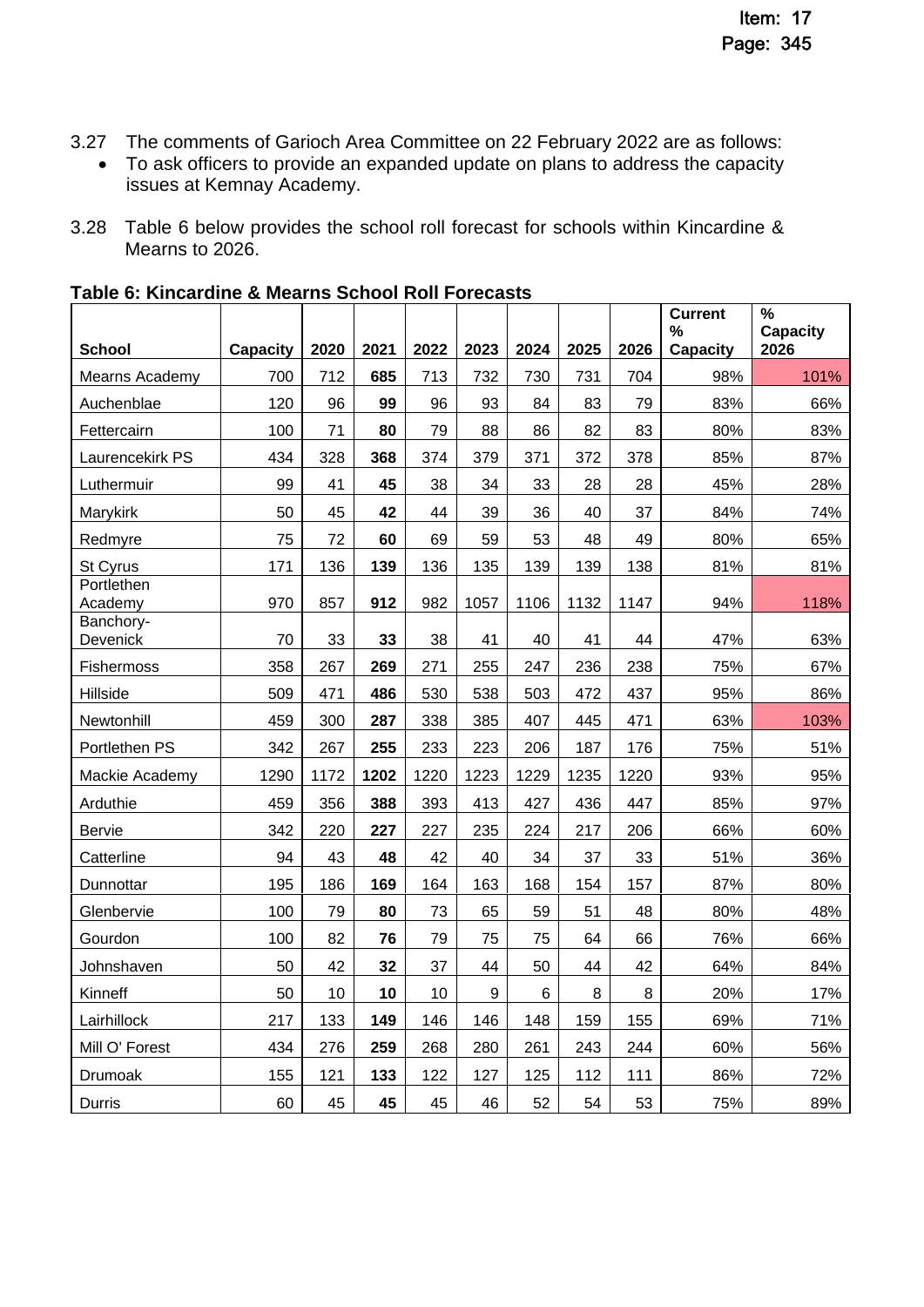### 3.29 **Kincardine & Mearns Schools Over 100% Capacity in 2021**

There are no schools in Kincardine & Mearns currently operating in excess of capacity.

### 3.30 **Kincardine & Mearns Schools Over 100% Capacity in 2026**

Mearns Academy is expected to exceed capacity in the coming sessions. Plans are being developed for reconfiguration works to the school to increase capacity. Should further capacity be required in the longer term, the school was designed with the ability to be extended to reach a 940 pupil capacity.

Portlethen Academy has a rising roll due to continued house building within catchment. Officers are working with the school management team to identify ways to manage pupil numbers within the existing footprint of the building in the first instance. The extent to which Portlethen Academy will exceed capacity, is in part related to the speed of delivery at Chapelton. This is being carefully monitored to assess future requirements.

Newtonhill School is expected to exceed capacity in 2026. There will be a requirement for a school at Chapelton in due course, and plans for this are in development. This will then relieve the pressure at Newtonhill School.

3.31 **Kincardine & Mearns Schools Below 25% Capacity in 2021**  Kinneff School is currently operating at 20% capacity with a roll of 10 pupils.

### 3.32 **Kincardine & Mearns Schools Below 25% Capacity in 2026**

The roll at Kinneff School is forecast to be at 8 pupils in 2026, operating at 17% capacity.

- 3.33 The comments of Kincardine & Mearns Area Committee on 1 March 2022 are as follows:
	- Requested a briefing report from officers on plans regarding the capacity pressures at Portlethen Academy
- 3.34 Table 7 below provides the school roll forecast for schools within Marr until 2026.

| <b>School</b>     | Capacity | 2020 | 2021 | 2022 | 2023 | 2024 | 2025 | 2026 | <b>Current</b><br>%<br>Capacity | %<br><b>Capacity</b><br>2026 |
|-------------------|----------|------|------|------|------|------|------|------|---------------------------------|------------------------------|
| Aboyne Academy    | 750      | 713  | 725  | 740  | 715  | 687  | 653  | 618  | 97%                             | 82%                          |
| Aboyne PS         | 342      | 301  | 280  | 276  | 273  | 274  | 273  | 248  | 82%                             | 72%                          |
| <b>Ballater</b>   | 145      | 68   | 62   | 60   | 57   | 59   | 56   | 59   | 43%                             | 41%                          |
| <b>Braemar</b>    | 50       | 33   | 32   | 32   | 34   | 35   | 31   | 32   | 64%                             | 63%                          |
| Crathie           | 47       | 14   | 12   | 13   | 13   | 12   | 16   | 16   | 26%                             | 35%                          |
| Finzean           | 71       | 35   | 34   | 35   | 32   | 29   | 34   | 37   | 48%                             | 52%                          |
| Kincardine O'Neil | 69       | 26   | 29   | 32   | 36   | 34   | 38   | 42   | 42%                             | 61%                          |
| Logie Coldstone   | 47       | 16   | 22   | 18   | 17   | 14   | 10   | 8    | 47%                             | 16%                          |
| Lumphanan         | 100      | 41   | 42   | 48   | 50   | 45   | 42   | 46   | 42%                             | 46%                          |

**Table 7: Marr School Roll Forecasts**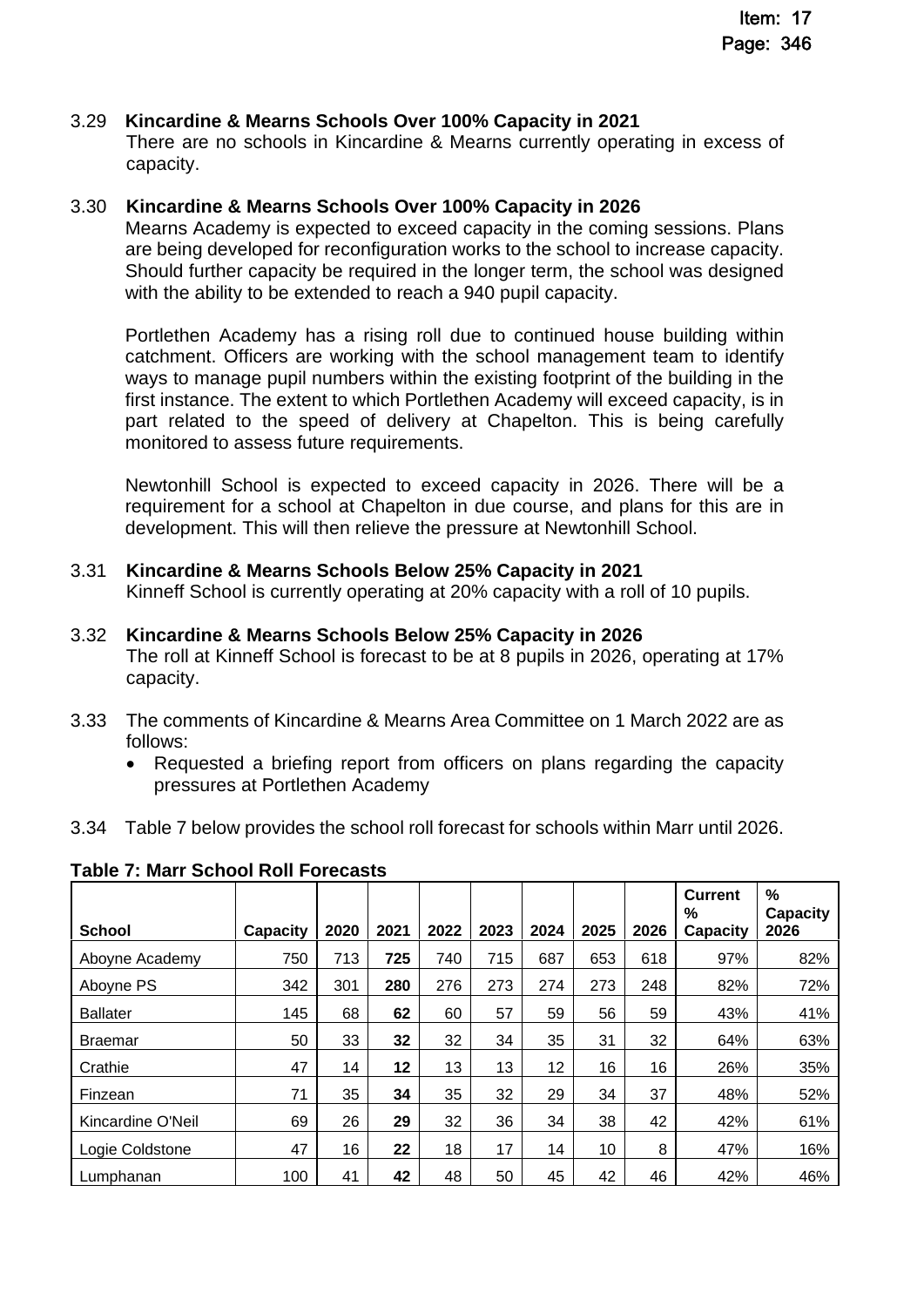| Tarland                 | 155             | 93   | 100            | 81   | 75                | 70   | 60   | 60               | 65%                   | 39%                  |
|-------------------------|-----------------|------|----------------|------|-------------------|------|------|------------------|-----------------------|----------------------|
| <b>Torphins</b>         | 200             | 161  | 164            | 160  | 166               | 153  | 142  | 130              | 82%                   | 65%                  |
|                         |                 |      |                | 727  |                   |      |      | 643              |                       | 92%                  |
| Alford Academy          | 700             | 698  | 712            |      | 746               | 716  | 685  |                  | 102%                  |                      |
| <b>Alford PS</b>        | 372             | 361  | 365            | 363  | 343               | 345  | 335  | 318              | 98%                   | 86%                  |
| Craigievar              | 47              | 26   | 37             | 37   | 38                | 39   | 36   | 38               | 79%                   | 80%                  |
| Keig                    | 50              | 20   | 27             | 24   | 27                | 29   | 34   | 35               | 54%<br><b>Current</b> | 70%<br>$\frac{9}{6}$ |
|                         |                 |      |                |      |                   |      |      |                  | $\%$                  | <b>Capacity</b>      |
| <b>School</b>           | <b>Capacity</b> | 2020 | 2021           | 2022 | 2023              | 2024 | 2025 | 2026             | <b>Capacity</b>       | 2026                 |
| Lumsden                 | 50              | 10   | 10             | 11   | 11                | 11   | 14   | 15               | 20%                   | 30%                  |
| Monymusk                | 75              | 66   | 65             | 65   | 72                | 76   | 74   | 77               | 87%                   | 103%                 |
| Strathdon               | 50              | 18   | 16             | 17   | 18                | 11   | 11   | $\boldsymbol{9}$ | 32%                   | 18%                  |
| Tough                   | 60              | 23   | 21             | 16   | 17                | 13   | 10   | 11               | 35%                   | 18%                  |
| Towie                   | 50              | 55   | 45             | 49   | 46                | 42   | 42   | 42               | 90%                   | 85%                  |
| Tullynessle             | 25              | 15   | 8              | 9    | 12                | 11   | 11   | 12               | 32%                   | 47%                  |
| <b>Banchory Academy</b> | 930             | 843  | 845            | 866  | 906               | 907  | 901  | 885              | 91%                   | 95%                  |
| <b>Banchory PS</b>      | 550             | 424  | 418            | 419  | 431               | 443  | 446  | 438              | 76%                   | 80%                  |
| Crathes                 | 50              | 39   | 33             | 42   | 45                | 49   | 49   | 49               | 66%                   | 98%                  |
| Hill of Banchory        | 434             | 375  | 369            | 359  | 370               | 365  | 344  | 322              | 85%                   | 74%                  |
| Gordon Schools          | 870             | 663  | 674            | 723  | 744               | 783  | 780  | 773              | 77%                   | 89%                  |
| Cairney                 | 50              | 17   | 20             | 23   | 26                | 24   | 25   | 27               | 40%                   | 55%                  |
| Clatt                   | 50              | 8    | $6\phantom{1}$ | 9    | $9\,$             | 8    | 8    | 10               | 12%                   | 20%                  |
| Drumblade               | 60              | 55   | 52             | 46   | 41                | 36   | 37   | 32               | 87%                   | 54%                  |
| Forgue                  | 45              | 24   | 25             | 19   | 20                | 19   | 24   | 28               | 56%                   | 62%                  |
| Gartly                  | 50              |      |                |      | School Mothballed |      |      |                  | 0%                    | 0%                   |
| Glass                   | 47              | 16   | 16             | 14   | 11                | 12   | 14   | 14               | 34%                   | 29%                  |
| Gordon PS               | 484             | 406  | 364            | 359  | 377               | 364  | 342  | 333              | 75%                   | 69%                  |
| Kennethmont             | 50              | 47   | 54             | 60   | 60                | 60   | 59   | 58               | 108%                  | 116%                 |
| Largue                  | 50              | 11   | 13             | 13   | 12                | 14   | 17   | 17               | 26%                   | 33%                  |
| Rhynie                  | 71              | 30   | 37             | 36   | 36                | 37   | 38   | 33               | 52%                   | 46%                  |

# 3.35 **Marr Schools Over 100% Capacity in 2021**

Alford Academy is currently operating over capacity, and this is expected to continue for the following three sessions. Officers are managing placing requests and are in discussions with the school management team to provide support regarding managing pupil numbers within the existing building footprint.

Kennethmont School is currently operating over the published capacity of 50 pupils. The school has three classrooms and has a planning capacity of 60 pupils. Plans are being developed to provide an additional toilet to the school which will then allow the capacity to be lifted to 75 pupils. This is the standard capacity for schools with three classrooms.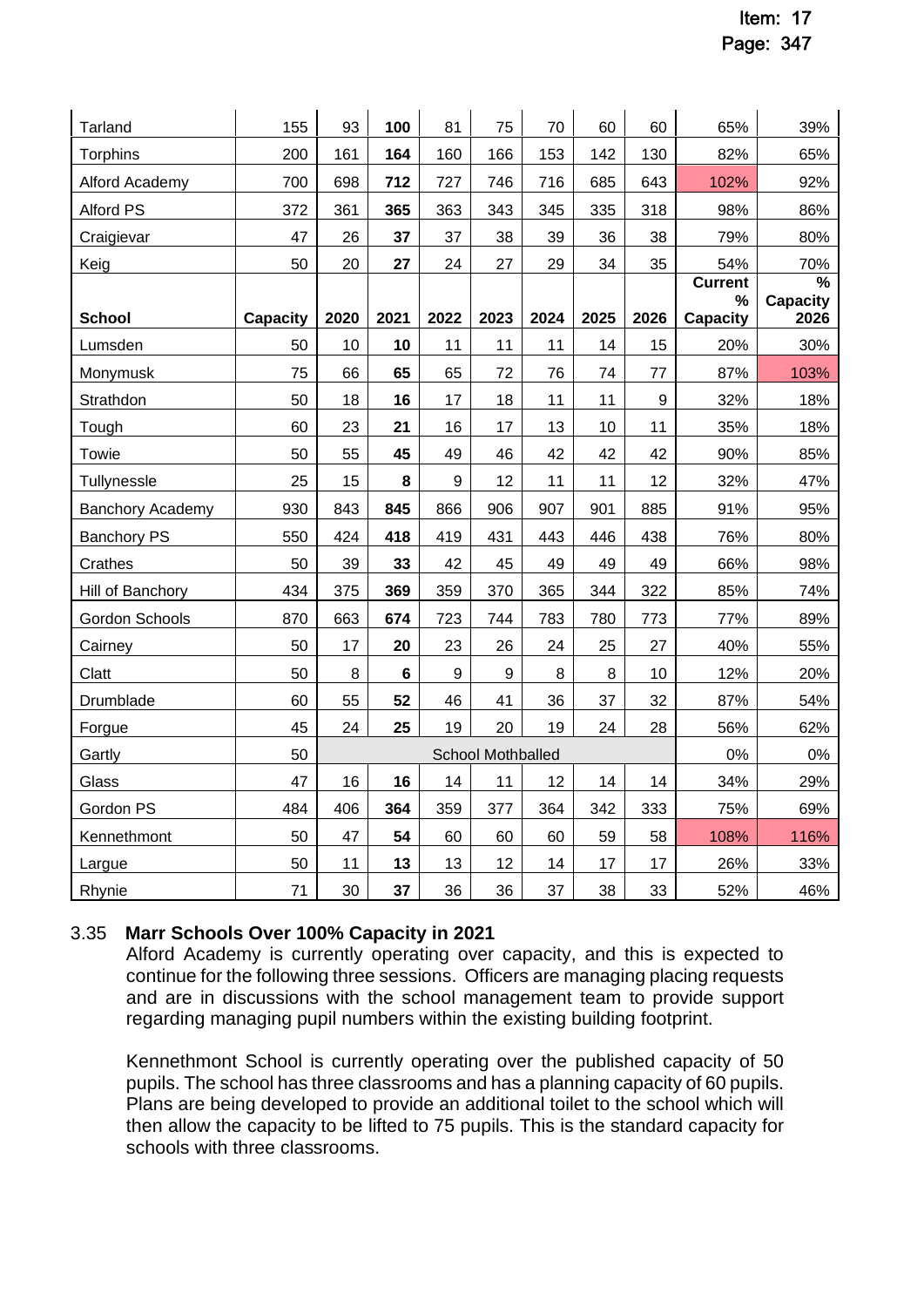### 3.36 **Marr Schools Over 100% Capacity in 2026**

Kennethmont School is expected to remain over the current published capacity, however the additional toilet discussed in 3.4 above will provide the extra capacity required by the Premises Regulations 1967.

Monymusk School shows a rising roll that may exceed the capacity of 75 pupils in 2026. Officers will monitor pupil numbers closely to idenfiy whether this will be a short term increase that can be managed within the existing footprint of the building, or whether longer term mitigation will be required.

### 3.37 **Marr Schools Below 25% Capacity in 2021**

Lumsden School is currently operating at 20% capacity with a roll of 10 pupils.

Clatt School has a roll of 6 pupils in the current session and is operating at 12% capacity.

Gartly School is currently mothballed, and is subject to a statutory consultation on the permanent closure of the school.

### 3.38 **Marr Schools Below 25% Capacity in 2026**

Four schools within Marr have rolls forecast to fall below 25% capacity. These are Clatt, Logie Coldstone, Strathdon and Tough Schools. Officers will continue to monitor rolls.

3.39 The comments of Marr Area Committee on 8 March 2022 will be provided verbally when the report is considered on 17 March 2022.

### **4 Council Priorities, Implications and Risk**

4.1

| <b>Pillar</b>          | <b>Priority</b>              |
|------------------------|------------------------------|
| Our People             | Education                    |
|                        | Health & Wellbeing           |
| <b>Our Environment</b> | Infrastructure               |
|                        | <b>Resilient Communities</b> |
| Our Economy            | Economy & Enterprise         |
|                        | <b>Estate Modernisation</b>  |

This report helps deliver the Strategic Priority "Education" and "Health and Wellbeing" within the pillar "Our People".

This report helps deliver the Strategic Priority "Estate Modernisation" within the Pillar "Our Economy", having responsible finances and having an estate that is sustainable, efficient and fit for purpose.

- 4.2 This report helps deliver against Aberdeenshire Council's Learning Estates Strategy.
- 4.3 The table below shows whether risks and implications apply if the recommendations are agreed.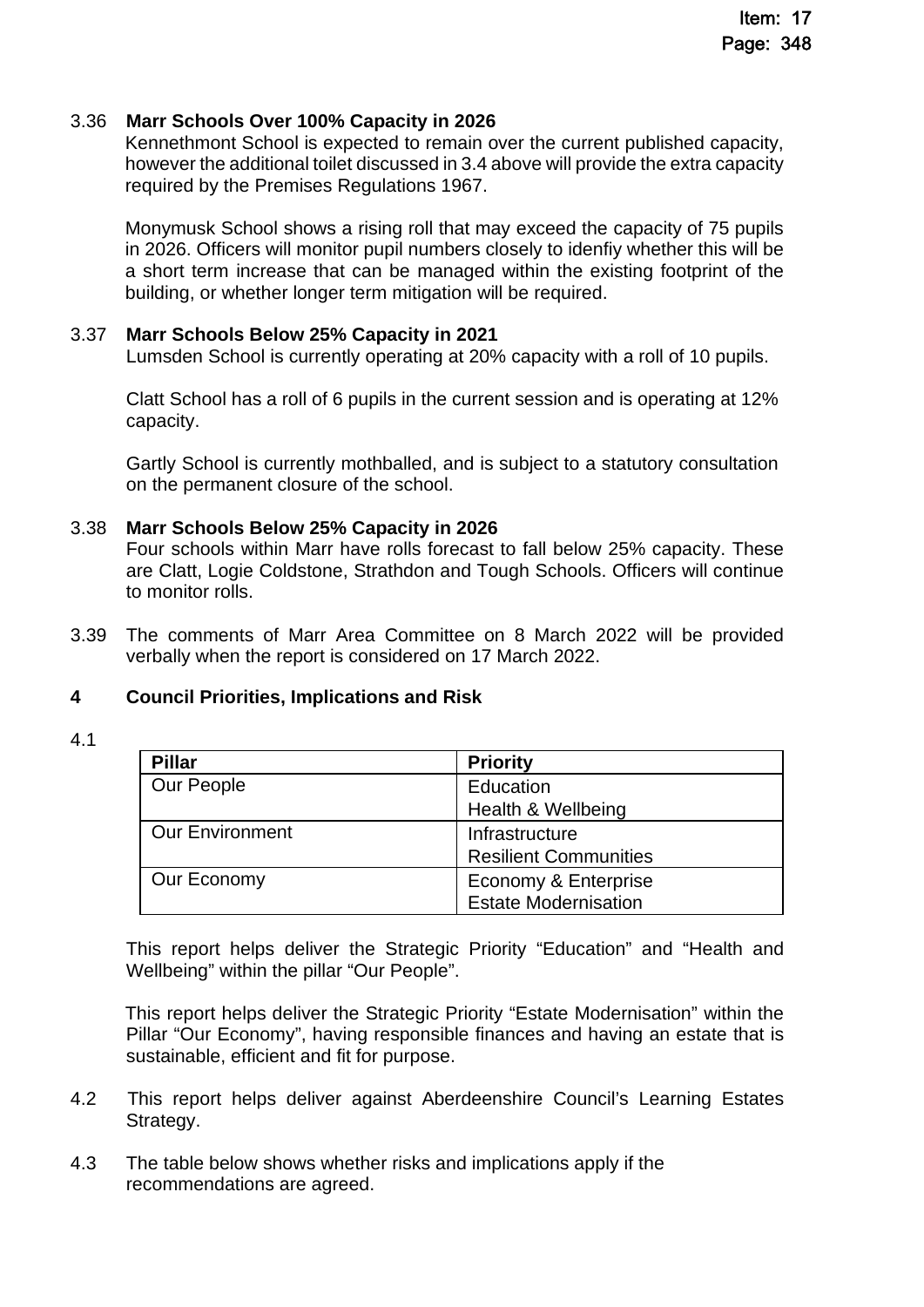| <b>Subject</b>                             | <b>Yes</b> | <b>No</b> | N/A |
|--------------------------------------------|------------|-----------|-----|
| Financial                                  |            | X         |     |
| <b>Staffing</b>                            |            | Χ         |     |
| <b>Equalities and Fairer Duty Scotland</b> |            | Χ         |     |
| Children and Young People's Rights and     |            | Χ         |     |
| Wellbeing                                  |            |           |     |
| <b>Climate Change and Sustainability</b>   |            | Χ         |     |
| <b>Health and Wellbeing</b>                |            | Χ         |     |
| <b>Town Centre First</b>                   |            | Χ         |     |

- 4.4 There are no staffing or financial implications arising from this report.
- 4.5 The screening section as part of Stage One of the Integrated Impact Assessment process has not identified the requirement for any further detailed assessments to be undertaken. This report provides an annual update on pupil numbers and does not have a differential impact upon any protected characteristics.
- 4.6 The following Risks have been identified as relevant to this matter on a Corporate Level: ACORP007 Social risk (demographic change) *[Corporate Risk Register.](https://www.aberdeenshire.gov.uk/media/26308/corporaterisks.pdf)*  The following Risks have been identified as relevant to this matter on a Strategic Level: ECSR002 Developing Excellence and Equality *[Directorate Risk Register](https://www.aberdeenshire.gov.uk/media/26330/ecsdirectoraterisksregister.pdf)*s. The monitoring of school roll forecasts will help ensure that existing resources are better utilised, particularly in areas with substantial population growth.

### **5 Scheme of Governance**

- 5.1 The Head of Finance and Monitoring Officer within Business Services have been consulted in the preparation of this report and their comments are incorporated within the report and are satisfied that the report complies with the Scheme of [Governance and relevant legislation.](https://www.aberdeenshire.gov.uk/council-and-democracy/scheme-of-governance/)
- 5.2 The Committee is able to consider and take a decision on this item in terms of Section E.3.1 of the List of Committee Powers in Part 2A of the Scheme of Governance as it relates to the exercise of functions in relation to school capacities.

### **Laurence Findlay Director of Education & Children's Services**

Report prepared by Rachael Goldring, Learning Estates Team Leader Date 17 February 2021

# **List of Appendices:**

Appendix 1 - 2021 School Roll Forecast Summary Table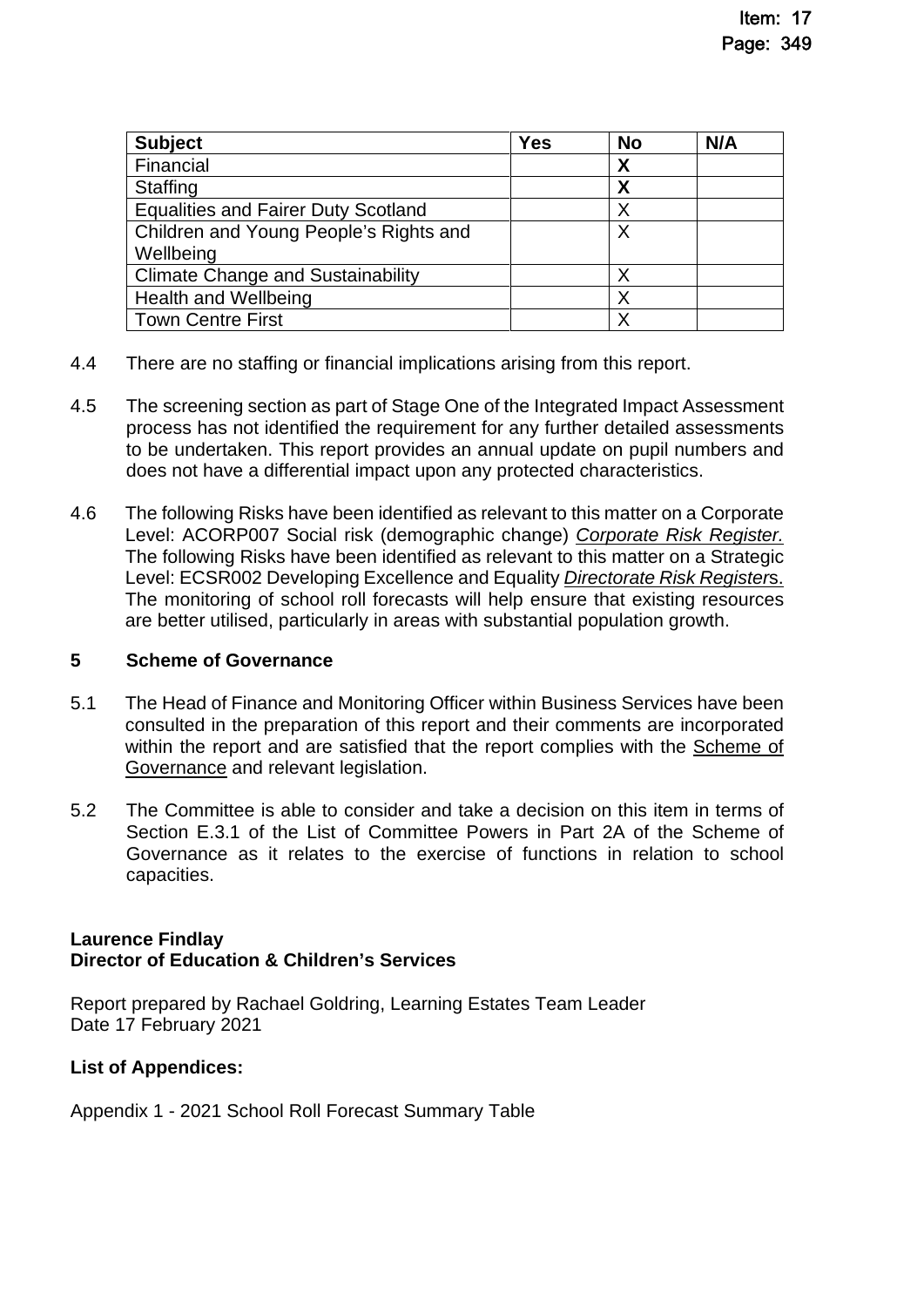|                         |                     |                  |                 |                  |                  |                  |                   |                  |                   |                 | <b>Current %</b> | % Capacity |
|-------------------------|---------------------|------------------|-----------------|------------------|------------------|------------------|-------------------|------------------|-------------------|-----------------|------------------|------------|
| <b>School</b>           | Area                | Capacity         | 2020            | 2021             | 2022             | 2023             | 2024              | 2025             | 2026              |                 | 2027 Capacity    | 2026       |
| <b>Aboyne Academy</b>   | Marr                | 750              | 713             | 725              | 740              | 715              | 687               | 653              | 618               | 606             | 97%              | 82%        |
| Aboyne PS               | Marr                | $\overline{342}$ | 301             | 280              | $\overline{276}$ | $\overline{273}$ | 274               | 273              | 248               | 239             | 82%              | 72%        |
| <b>Ballater</b>         | Marr                | 145              | 68              | 62               | $\overline{60}$  | $\overline{57}$  | $\overline{59}$   | $\overline{56}$  | 59                | $\overline{55}$ | 43%              | 41%        |
| Braemar                 | Marr                | 50               | 33              | 32               | 32               | $\overline{34}$  | 35                | $\overline{31}$  | 32                | $\overline{27}$ | 64%              | 63%        |
| Crathie                 | Marr                | 47               | 14              | $\overline{12}$  | 13               | 13               | 12                | 16               | 16                | 13              | 26%              | 35%        |
| Finzean                 | Marr                | 71               | 35              | 34               | 35               | 32               | 29                | $\overline{34}$  | $\overline{37}$   | $\overline{37}$ | 48%              | 52%        |
| Kincardine O'Neil       | Marr                | 69               | $\overline{26}$ | 29               | $\overline{32}$  | $\overline{36}$  | $\overline{34}$   | $\overline{38}$  | $\overline{42}$   | 42              | 42%              | 61%        |
| Logie Coldstone         | Marr                | 47               | $\overline{16}$ | $\overline{22}$  | 18               | 17               | $\overline{14}$   | $\overline{10}$  | 8                 | $6\phantom{1}$  | 47%              | 16%        |
| Lumphanan               | Marr                | 100              | $\overline{41}$ | $\overline{42}$  | 48               | 50               | 45                | 42               | 46                | $\overline{43}$ | 42%              | 46%        |
| Tarland                 | Marr                | 155              | 93              | 100              | $\overline{81}$  | 75               | 70                | 60               | 60                | 51              | 65%              | 39%        |
| <b>Torphins</b>         | Marr                | $\overline{200}$ | 161             | 164              | 160              | 166              | 153               | 142              | 130               | 120             | 82%              | 65%        |
| <b>Alford Academy</b>   | Marr                | 700              | 698             | $\overline{712}$ | 727              | 746              | $\overline{716}$  | 685              | 643               | 618             | 102%             | 92%        |
| <b>Alford PS</b>        | Marr                | 372              | 361             | 365              | 363              | 343              | 345               | 335              | $\overline{318}$  | 294             | 98%              | 86%        |
| Cluny                   | Garioch             | 120              | 77              | 86               | 87               | 88               | 90                | 84               | 80                | 81              | 72%              | 67%        |
| Craigievar              | Marr                | 47               | $\overline{26}$ | 37               | $\overline{37}$  | $\overline{38}$  | 39                | $\overline{36}$  | $\overline{38}$   | 40              | 79%              | 80%        |
| Dunecht                 | Garioch             | 75               | 48              | 46               | 54               | 53               | 51                | 47               | 48                | 49              | 61%              | 64%        |
| Echt                    | Garioch             | 47               | 33              | $\overline{43}$  | $\overline{44}$  | 53               | 53                | $\overline{57}$  | 57                | 62              | 91%              | 122%       |
| Keig                    | Marr                | 50               | $\overline{20}$ | $\overline{27}$  | $\overline{24}$  | $\overline{27}$  | 29                | $\overline{34}$  | 35                | $\overline{35}$ | 54%              | 70%        |
| Lumsden                 | Marr                | 50               | 10              | 10               | 11               | 11               | 11                | 14               | 15                | $\overline{14}$ | 20%              | 30%        |
| Midmar                  | Garioch             | 50               | $\overline{32}$ | 29               | $\overline{27}$  | $\overline{24}$  | $\overline{25}$   | $\overline{21}$  | 23                | $\overline{24}$ | 58%              | 45%        |
| Monymusk                | Marr                | 75               | 66              | 65               | 65               | $\overline{72}$  | 76                | 74               | $\overline{77}$   | 73              | 87%              | 103%       |
| Strathdon               | Marr                | 50               | $\overline{18}$ | $\overline{16}$  | 17               | 18               | $\overline{11}$   | $\overline{11}$  | $\overline{9}$    | 10              | 32%              | 18%        |
| Tough                   | Marr                | 60               | $\overline{23}$ | 21               | 16               | $\overline{17}$  | 13                | 10               | 11                | $\overline{12}$ | 35%              | 18%        |
| Towie                   | Marr                | 50               | 55              | 45               | 49               | 46               | 42                | 42               | 42                | 40              | 90%              | 85%        |
| <b>Tullynessle</b>      | Marr                | $\overline{25}$  | 15              | 8                | $\overline{9}$   | 12               | $\overline{11}$   | $\overline{11}$  | 12                | $\overline{9}$  | 32%              | 47%        |
| <b>Banchory Academy</b> | Marr                | 930              | 843             | 845              | 866              | 906              | 907               | 901              | 885               | 874             | 91%              | 95%        |
| <b>Banchory PS</b>      | Marr                | 550              | 424             | 418              | 419              | 431              | 443               | 446              | 438               | 435             | 76%              | 80%        |
| Crathes                 | Marr                | 50               | 39              | 33               | 42               | $\overline{45}$  | 49                | 49               | 49                | 48              | 66%              | 98%        |
| Drumoak                 | Kincardine & Mearns | $\overline{155}$ | 121             | 133              | 122              | 127              | 125               | $\overline{112}$ | $\frac{111}{111}$ | 105             | 86%              | 72%        |
| <b>Durris</b>           | Kincardine & Mearns | 60               | 45              | 45               | 45               | 46               | 52                | 54               | 53                | 54              | 75%              | 89%        |
| Hill of Banchory        | Marr                | 434              | 375             | 369              | 359              | 370              | 365               | 344              | 322               | 300             | 85%              | 74%        |
| <b>Banff Academy</b>    | Banff & Buchan      | 1220             | 851             | 923              | 956              | 984              | 978               | 919              | 856               | 790             | 76%              | 70%        |
| Aberchirder             | Banff & Buchan      | 225              | 128             | $\overline{113}$ | $\overline{112}$ | $\overline{111}$ | $\frac{115}{115}$ | $\frac{111}{11}$ | 104               | 94              | 50%              | 46%        |
| <b>Banff PS</b>         | Banff & Buchan      | 459              | 337             | 332              | 338              | 322              | 297               | 289              | 282               | 286             | 72%              | 62%        |
| Bracoden                | Banff & Buchan      | 145              | 45              | 48               | 55               | 52               | 53                | 58               | 58                | $\overline{61}$ | 33%              | 40%        |
| Fordyce                 | Banff & Buchan      | 47               | $\overline{27}$ | 34               | 29               | $\overline{22}$  | $\overline{23}$   | $\overline{18}$  | $\overline{20}$   | $\overline{21}$ | 72%              | 43%        |
| Macduff                 | Banff & Buchan      | 420              | 304             | 277              | 287              | 278              | 254               | 249              | 253               | 260             | 66%              | 60%        |
| Ordiquhill              | Banff & Buchan      | 100              | $\overline{54}$ | $\overline{55}$  | 52               | $\overline{54}$  | 52                | 49               | 48                | 40              | 55%              | 48%        |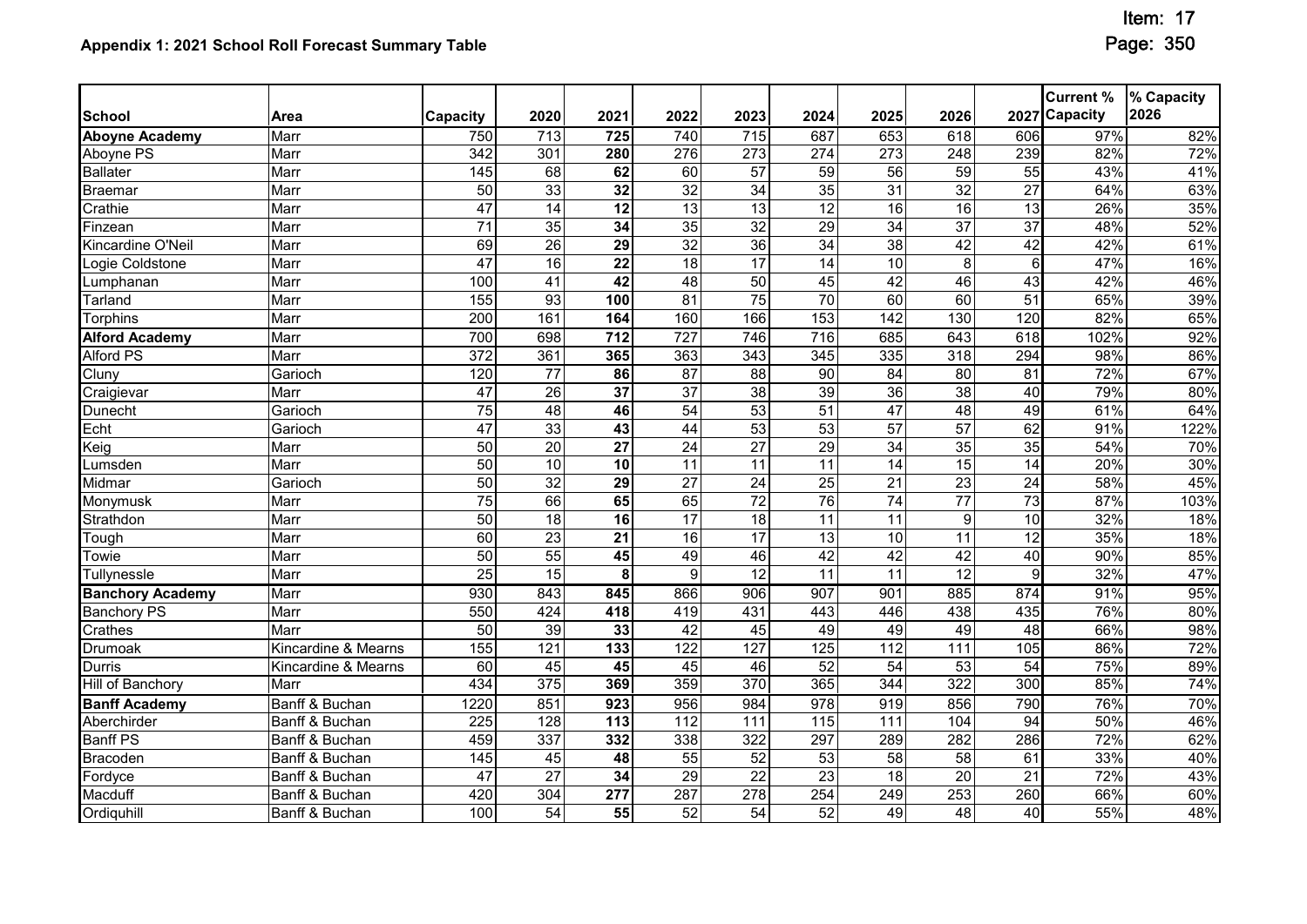|                            |                |                  |                  |                  |                  |                   |                 |                 |                  |                  | <b>Current %</b> | % Capacity |
|----------------------------|----------------|------------------|------------------|------------------|------------------|-------------------|-----------------|-----------------|------------------|------------------|------------------|------------|
| <b>School</b>              | Area           | <b>Capacity</b>  | 2020             | 2021             | 2022             | 2023              | 2024            | 2025            | 2026             |                  | 2027 Capacity    | 2026       |
| Portsoy                    | Banff & Buchan | 267              | 126              | 144              | 138              | 137               | 141             | 136             | 129              | 121              | 54%              | 48%        |
| Whitehills                 | Banff & Buchan | 134              | $\overline{118}$ | $\overline{117}$ | $\overline{118}$ | 133               | 132             | 124             | 126              | 120              | 87%              | 94%        |
| <b>Ellon Academy</b>       | Formartine     | 1300             | 1148             | 1179             | 1176             | 1213              | 1200            | 1179            | 1186             | 1162             | 91%              | 91%        |
| Arnage                     | Formartine     | 75               | 40               | 34               | 35               | 27                | 26              | 18              | 17               | 15               | 45%              | 23%        |
| Auchterellon               | Formartine     | 459              | 339              | 338              | 335              | 321               | 321             | 302             | 294              | $\overline{300}$ | 74%              | 64%        |
| <b>Balmedie (City)</b>     | Formartine     | 484              | 391              | 394              | 398              | 423               | 456             | 498             | 509              | $\overline{510}$ | 81%              | 105%       |
| Ellon PS                   | Formartine     | 345              | 289              | 291              | 288              | 282               | 292             | 289             | 283              | 275              | 84%              | 82%        |
| Foveran                    | Formartine     | 47               | $\overline{27}$  | 36               | $\overline{41}$  | $\overline{47}$   | $\overline{47}$ | 64              | 66               | 63               | 77%              | 141%       |
| Hatton (Cruden)            | <b>Buchan</b>  | 155              | $\overline{98}$  | 102              | 98               | 98                | 105             | 105             | 104              | 106              | 66%              | 67%        |
| Meiklemill                 | Formartine     | $\overline{317}$ | 234              | 220              | 229              | 234               | 223             | 246             | 261              | 286              | 69%              | 82%        |
| Newburgh Mathers           | Formartine     | $\overline{217}$ | 156              | 158              | 164              | 155               | 160             | 150             | 147              | 141              | 73%              | 68%        |
| Slains                     | Formartine     | 50               | 28               | 25               | $\overline{24}$  | 23                | 21              | 20              | 16               | 14               | 50%              | 32%        |
| <b>Tipperty</b>            | Formartine     | 50               | 34               | 26               | $\overline{24}$  | $\overline{21}$   | 18              | 19              | 16               | $\overline{16}$  | 52%              | 32%        |
| <b>Fraserburgh Academy</b> | Banff & Buchan | 1450             | 1127             | 1094             | 1116             | 1130              | 1125            | 1094            | 1061             | 1041             | 75%              | 73%        |
| Crimond                    | <b>Buchan</b>  | 155              | 82               | $\overline{83}$  | 85               | $\overline{83}$   | 81              | $\overline{73}$ | 66               | 66               | 54%              | 42%        |
| Fraserburgh North          | Banff & Buchan | $\overline{217}$ | 105              | 103              | 93               | 92                | 85              | $\overline{71}$ | 74               | 70               | 47%              | 34%        |
| Fraserburgh South Park     | Banff & Buchan | 550              | 365              | 354              | 349              | 340               | 324             | 299             | 294              | 285              | 64%              | 54%        |
| Inverallochy               | Banff & Buchan | 155              | 113              | 118              | 123              | 131               | 132             | 137             | 137              | 143              | 76%              | 89%        |
| Lochpots                   | Banff & Buchan | 267              | 195              | 197              | 192              | 191               | 195             | 199             | 200              | 208              | 74%              | 75%        |
| Rathen                     | Banff & Buchan | 90               | 59               | 62               | 63               | 67                | $\overline{71}$ | $\overline{77}$ | $\overline{73}$  | 69               | 69%              | 82%        |
| Rosehearty                 | Banff & Buchan | 217              | 144              | 149              | 140              | 141               | 130             | 122             | 116              | 115              | 69%              | 54%        |
| Sandhaven                  | Banff & Buchan | 100              | 80               | 93               | $\overline{90}$  | 79                | 69              | 63              | 60               | $\overline{54}$  | 93%              | 60%        |
| St Andrew's, Fraserburgh   | Banff & Buchan | 429              | 335              | 333              | 344              | 369               | 389             | 387             | 390              | 393              | 78%              | 91%        |
| St Combs                   | <b>Buchan</b>  | 100              | 56               | 63               | 66               | 65                | 67              | $\overline{59}$ | 55               | 44               | 63%              | 55%        |
| Tyrie                      | Banff & Buchan | $\overline{71}$  | $\overline{22}$  | $\overline{17}$  | 16               | 17                | 19              | $\overline{16}$ | 17               | $\overline{18}$  | 24%              | 24%        |
| <b>Gordon Schools</b>      | Marr           | 870              | 663              | 674              | 723              | 744               | 783             | 780             | $\overline{773}$ | 746              | 77%              | 89%        |
| Cairney                    | Marr           | 50               | 17               | 20               | $\overline{23}$  | 26                | 24              | 25              | 27               | 29               | 40%              | 55%        |
| Clatt                      | Marr           | $\overline{50}$  | 8                | 6                | $\boldsymbol{9}$ | 9                 | 8               | 8               | $\overline{10}$  | $\overline{11}$  | 12%              | 20%        |
| <b>Drumblade</b>           | Marr           | 60               | $\overline{55}$  | 52               | 46               | 41                | 36              | $\overline{37}$ | 32               | 30               | 87%              | 54%        |
| Forgue                     | Marr           | 45               | 24               | $\overline{25}$  | 19               | 20                | 19              | $\overline{24}$ | 28               | 30               | 56%              | 62%        |
| Gartly                     | Marr           | 50               |                  |                  |                  | School Mothballed |                 |                 |                  |                  | 0%               | 0%         |
| Glass                      | Marr           | 47               | 16               | 16               | 14               | 11                | 12              | 14              | 14               | 16               | 34%              | 29%        |
| Gordon PS                  | Marr           | 484              | 406              | 364              | 359              | 377               | 364             | 342             | 333              | 331              | 75%              | 69%        |
| Insch                      | Garioch        | 368              | 349              | 339              | 332              | 333               | 305             | 287             | 275              | 257              | 92%              | 75%        |
| Kennethmont                | Marr           | 50               | 47               | 54               | 60               | 60                | 60              | 59              | 58               | 52               | 108%             | 116%       |
| Largue                     | Marr           | 50               | 11               | $\overline{13}$  | $\overline{13}$  | $\overline{12}$   | 14              | $\overline{17}$ | $\overline{17}$  | 17               | 26%              | 33%        |
| Premnay                    | Garioch        | 75               | 46               | 43               | $\overline{51}$  | $\overline{47}$   | $\overline{47}$ | 46              | 46               | 41               | 57%              | 61%        |
| Rhynie                     | Marr           | $\overline{71}$  | 30               | $\overline{37}$  | 36               | 36                | $\overline{37}$ | 38              | 33               | 35               | 52%              | 46%        |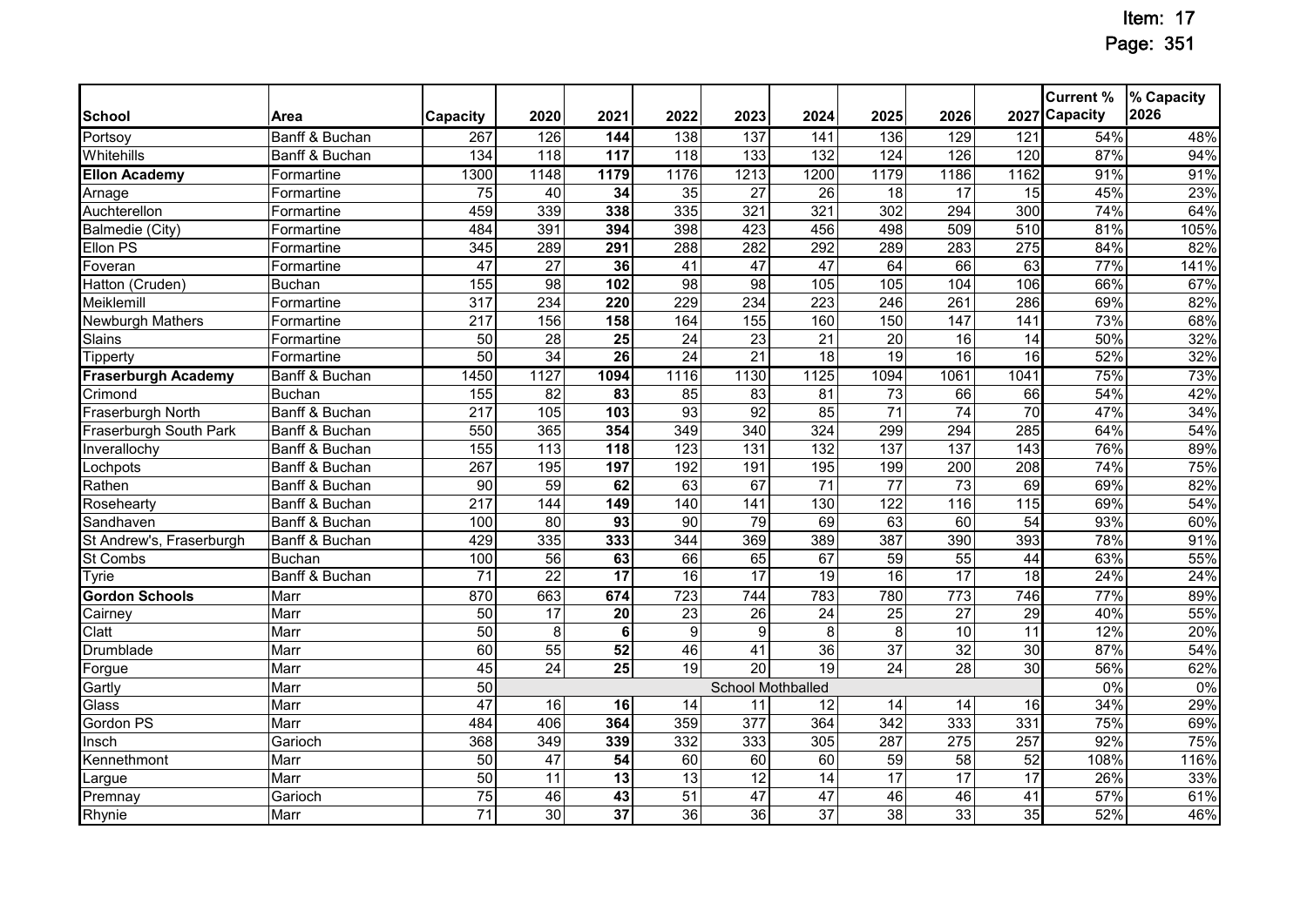|                          |                     |                  |                  |                  |                  |                  |                  |                  |                  |                 | <b>Current %</b> | % Capacity |
|--------------------------|---------------------|------------------|------------------|------------------|------------------|------------------|------------------|------------------|------------------|-----------------|------------------|------------|
| <b>School</b>            | Area                | Capacity         | 2020             | 2021             | 2022             | 2023             | 2024             | 2025             | 2026             |                 | 2027 Capacity    | 2026       |
| <b>Inverurie Academy</b> | Garioch             | 1600             | 1053             | 1141             | 1241             | 1347             | 1409             | 1417             | 1367             | 1361            | 71%              | 85%        |
| Chapel of Garioch        | Garioch             | 71               | 33               | 33               | 31               | 32               | 36               | 37               | 37               | $\overline{38}$ | 46%              | 53%        |
| Hatton (Fintray)         | Garioch             | 60               | 51               | 47               | 45               | 47               | 46               | 40               | 43               | 43              | 78%              | 72%        |
| Keithhall                | Garioch             | 47               | 30               | $\overline{23}$  | $\overline{21}$  | $\overline{25}$  | $\overline{27}$  | $\overline{25}$  | $\overline{25}$  | $\overline{26}$ | 49%              | 53%        |
| Kellands                 | Garioch             | 442              | 438              | 420              | 430              | 405              | 382              | 361              | 352              | 336             | 95%              | 80%        |
| Newmachar (City)         | Garioch             | 484              | $\overline{372}$ | 376              | 380              | 379              | 385              | 412              | 410              | 407             | 78%              | 85%        |
| Oyne                     | Garioch             | $\overline{75}$  | 46               | $\overline{54}$  | $\overline{52}$  | $\overline{50}$  | 46               | $\overline{39}$  | $\overline{36}$  | 36              | 72%              | 48%        |
| Port Elphinstone         | Garioch             | 155              | 82               | 82               | 79               | 99               | 111              | 123              | 139              | 162             | 53%              | 90%        |
| Strathburn               | Garioch             | 480              | 415              | 440              | 442              | 448              | 433              | 439              | 439              | 426             | 92%              | 92%        |
| Uryside                  | Garioch             | 589              | 380              | 398              | 441              | 505              | 529              | 562              | 567              | 551             | 68%              | 96%        |
| <b>Kemnay Academy</b>    | Garioch             | 730              | 975              | 959              | 1001             | 1025             | 995              | 1007             | 998              | 994             | 131%             | 137%       |
| Alehousewells            | Garioch             | 217              | 141              | 135              | 125              | 124              | 116              | 106              | 100              | $\overline{97}$ | 62%              | 46%        |
| Kemnay PS                | Garioch             | 252              | $\overline{214}$ | $\overline{203}$ | $\overline{216}$ | 207              | 209              | 210              | 209              | 202             | 81%              | 83%        |
| Kinellar                 | Garioch             | 484              | 387              | 379              | 358              | 333              | 317              | 308              | 296              | 280             | 78%              | 61%        |
| Kintore                  | Garioch             | 459              | 454              | 422              | $\overline{377}$ | 353              | 330              | 277              | 265              | 250             | 92%              | 58%        |
| Midmill                  | Garioch             | 434              | 107              | 133              | 151              | 175              | 222              | 257              | 293              | 331             | 31%              | 67%        |
| <b>Mearns Academy</b>    | Kincardine & Mearns | 700              | $\overline{712}$ | 685              | $\overline{713}$ | 732              | 730              | 731              | 704              | 704             | 98%              | 101%       |
| Auchenblae               | Kincardine & Mearns | 120              | 96               | 99               | 96               | 93               | $\overline{84}$  | $\overline{83}$  | 79               | $\overline{71}$ | 83%              | 66%        |
| Fettercairn              | Kincardine & Mearns | 100              | $\overline{71}$  | 80               | 79               | $\overline{88}$  | 86               | $\overline{82}$  | 83               | $\overline{82}$ | 80%              | 83%        |
| Laurencekirk PS          | Kincardine & Mearns | 434              | 328              | 368              | 374              | 379              | $\overline{371}$ | 372              | 378              | 361             | 85%              | 87%        |
| Luthermuir               | Kincardine & Mearns | 99               | 41               | 45               | $\overline{38}$  | $\overline{34}$  | 33               | $\overline{28}$  | $\overline{28}$  | $\overline{29}$ | 45%              | 28%        |
| Marykirk                 | Kincardine & Mearns | 50               | 45               | 42               | 44               | 39               | 36               | 40               | $\overline{37}$  | 36              | 84%              | 74%        |
| Redmyre                  | Kincardine & Mearns | 75               | 72               | 60               | 69               | 59               | 53               | 48               | 49               | 48              | 80%              | 65%        |
| St Cyrus                 | Kincardine & Mearns | $\overline{171}$ | 136              | 139              | 136              | $\overline{135}$ | 139              | 139              | 138              | 139             | 81%              | 81%        |
| <b>Meldrum Academy</b>   | Formartine          | 1050             | 980              | 1017             | 1031             | 1074             | 1086             | 1086             | 1093             | 1081            | 97%              | 104%       |
| <b>Barthol Chapel</b>    | Formartine          | 50               | $\overline{27}$  | 26               | 24               | 26               | 26               | 28               | 25               | 26              | 52%              | 51%        |
| Cultercullen             | Formartine          | 75               | 55               | 55               | $\overline{57}$  | 64               | 66               | 63               | 63               | 62              | 73%              | 84%        |
| Daviot                   | Formartine          | 120              | 104              | 95               | 97               | 89               | 86               | 79               | $\overline{77}$  | 76              | 79%              | 64%        |
| Logie Durno              | Garioch             | 45               | $\overline{34}$  | 32               | 39               | $\overline{34}$  | 32               | 29               | $\overline{28}$  | $\overline{24}$ | 71%              | 62%        |
| <b>Meldrum PS</b>        | Formartine          | 459              | 404              | 391              | 389              | 381              | 383              | 359              | 333              | 307             | 85%              | 73%        |
| Methlick                 | Formartine          | 150              | 104              | 109              | 120              | 123              | 120              | $\overline{131}$ | $\overline{132}$ | 128             | 73%              | 88%        |
| Old Rayne                | Garioch             | $\overline{75}$  | 50               | 55               | 59               | 63               | 66               | 63               | 65               | 69              | 73%              | 87%        |
| Pitmedden                | Formartine          | 242              | 162              | 145              | 156              | 162              | 162              | 160              | 156              | 141             | 60%              | 64%        |
| Rayne North              | Garioch             | $\overline{74}$  | 56               | $\overline{58}$  | 55               | 46               | 48               | $\overline{48}$  | $\overline{43}$  | $\overline{43}$ | 78%              | 57%        |
| Rothienorman             | Formartine          | 150              | 143              | 137              | 142              | 136              | 132              | 141              | 140              | 135             | 91%              | 93%        |
| Tarves                   | Formartine          | 217              | 148              | 145              | 146              | 178              | 185              | 187              | 184              | 166             | 67%              | 85%        |
| Udny Green               | Formartine          | 100              | $\overline{55}$  | $\overline{52}$  | 57               | 49               | $\overline{48}$  | $\overline{53}$  | 49               | $\overline{52}$ | 52%              | 49%        |
| <b>Mintlaw Academy</b>   | <b>Buchan</b>       | 900              | 811              | 876              | 911              | 919              | 901              | 894              | 875              | 867             | 97%              | 97%        |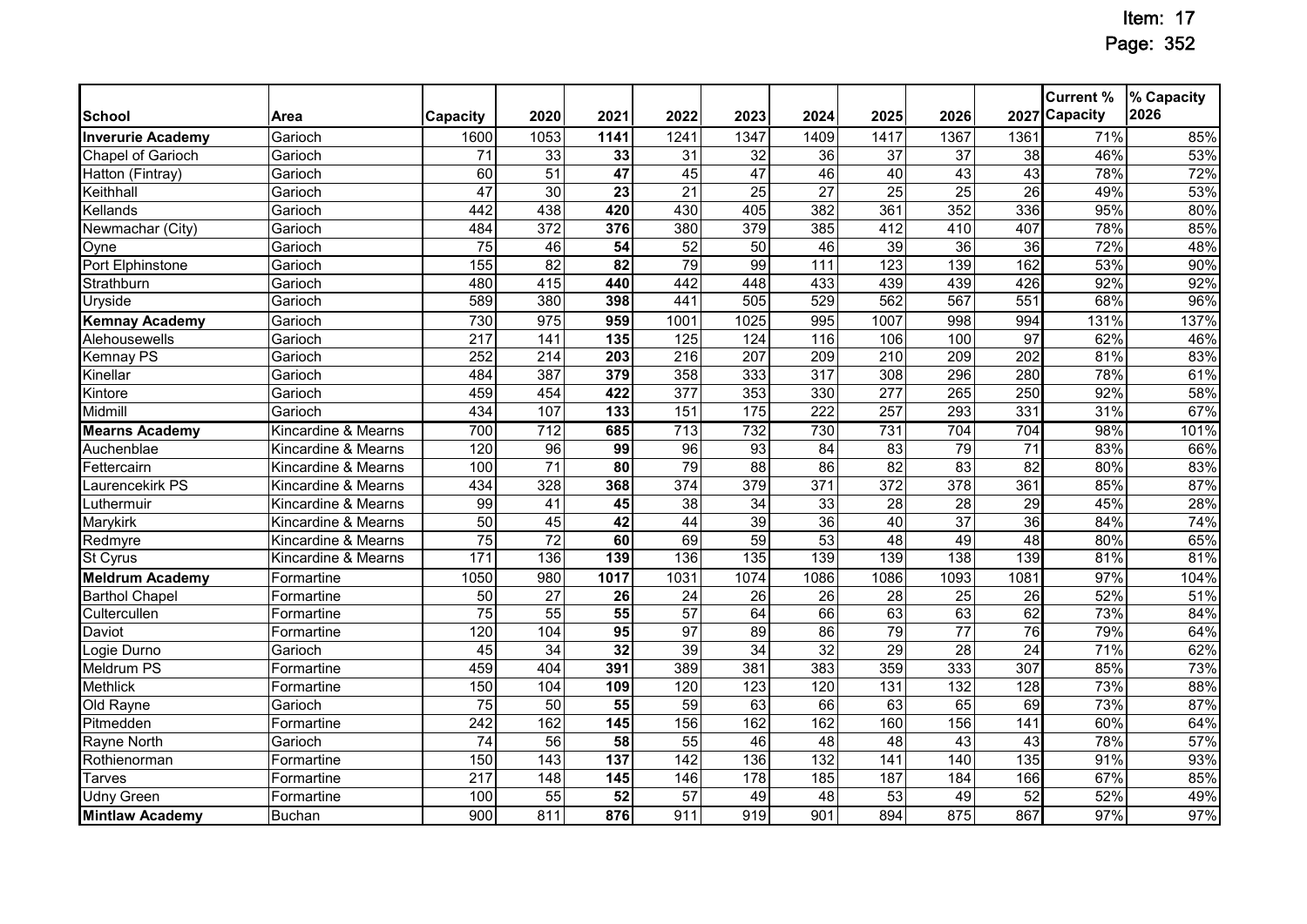|                           |                     |                  |                   |                   |                  |                   |                  |                  |                 |                   | <b>Current %</b> | % Capacity |
|---------------------------|---------------------|------------------|-------------------|-------------------|------------------|-------------------|------------------|------------------|-----------------|-------------------|------------------|------------|
| School                    | Area                | <b>Capacity</b>  | 2020              | 2021              | 2022             | 2023              | 2024             | 2025             | 2026            |                   | 2027 Capacity    | 2026       |
| Auchnagatt                | <b>Buchan</b>       | 75               | $\overline{55}$   | 66                | $\overline{72}$  | $\overline{73}$   | 69               | $\overline{70}$  | 63              | 61                | 88%              | 84%        |
| Fetterangus               | <b>Buchan</b>       | $\overline{75}$  | 41                | 46                | 42               | 39                | 45               | $\overline{42}$  | 41              | $\overline{38}$   | 61%              | 54%        |
| Kininmonth                | <b>Buchan</b>       | 50               | 30                | 28                | $\overline{24}$  | $\overline{21}$   | 15               | 10               | 11              | 11                | 56%              | 23%        |
| $L$ ongside               | <b>Buchan</b>       | $\overline{217}$ | 156               | 155               | 162              | 161               | 162              | 153              | 150             | 140               | 71%              | 69%        |
| Maud                      | <b>Buchan</b>       | 125              | 94                | 100               | 100              | 104               | 100              | 101              | 108             | 113               | 80%              | 86%        |
| <b>Mintlaw PS</b>         | <b>Buchan</b>       | 217              | 169               | 174               | 174              | $\overline{173}$  | 168              | 168              | 173             | 177               | 80%              | 80%        |
| New Deer                  | <b>Buchan</b>       | 180              | 106               | 104               | 102              | 106               | 114              | $\overline{116}$ | 117             | 121               | 58%              | 65%        |
| New Pitsligo & St John's  | <b>Buchan</b>       | 155              | 109               | 114               | 114              | 117               | 109              | 99               | 96              | 89                | 74%              | 62%        |
| Pitfour                   | <b>Buchan</b>       | 180              | 109               | 94                | $\overline{97}$  | 106               | 117              | 120              | 119             | 121               | 52%              | 66%        |
| Strichen                  | <b>Buchan</b>       | 150              | 122               | $\overline{127}$  | 133              | 132               | 134              | 136              | 138             | 138               | 85%              | 92%        |
| Stuartfield               | <b>Buchan</b>       | 150              | 121               | 124               | 128              | 127               | 138              | 133              | 131             | 128               | 83%              | 87%        |
| <b>Peterhead Academy</b>  | <b>Buchan</b>       | 1700             | 1140              | $\overline{1213}$ | 1252             | 1294              | 1298             | 1279             | 1261            | 1246              | 71%              | 74%        |
| Boddam                    | <b>Buchan</b>       | $\overline{217}$ | 108               | 110               | 103              | 110               | 112              | 107              | 105             | $\frac{115}{115}$ | 51%              | 48%        |
| Buchanhaven               | <b>Buchan</b>       | 523              | 456               | 441               | 430              | 414               | 404              | 397              | 399             | 395               | 84%              | 76%        |
| <b>Burnhaven</b>          | <b>Buchan</b>       | 100              | 63                | 60                | 46               | 51                | 48               | 45               | 44              | $\overline{38}$   | 60%              | 44%        |
| Clerkhill                 | <b>Buchan</b>       | 484              | 474               | 438               | 426              | 398               | 379              | 369              | 353             | 333               | 90%              | 73%        |
| Dales Park                | <b>Buchan</b>       | 434              | $\overline{251}$  | 270               | 325              | 357               | 386              | 399              | 420             | 420               | 62%              | 97%        |
| Longhaven                 | <b>Buchan</b>       | 50               |                   |                   |                  | School Mothballed |                  |                  |                 |                   | $0\%$            | 0%         |
| Meethill                  | <b>Buchan</b>       | 279              | 202               | 198               | $\overline{216}$ | $\overline{214}$  | 198              | 203              | 199             | 197               | 71%              | 71%        |
| Peterhead Central         | <b>Buchan</b>       | 300              | 163               | 169               | $\overline{171}$ | 170               | 160              | 162              | 164             | 166               | 56%              | 55%        |
| <b>Port Erroll</b>        | <b>Buchan</b>       | 242              | $\frac{1}{12}$    | 106               | 120              | 125               | 125              | 122              | 129             | 136               | 44%              | 53%        |
| <b>St Fergus</b>          | <b>Buchan</b>       | 120              | $\frac{113}{113}$ | $\frac{116}{116}$ | $\frac{111}{11}$ | 101               | 101              | 101              | 93              | $\overline{88}$   | 97%              | 78%        |
| <b>Portlethen Academy</b> | Kincardine & Mearns | 970              | 857               | 912               | 982              | 1057              | 1106             | 1132             | 1147            | 1178              | 94%              | 118%       |
| <b>Banchory-Devenick</b>  | Kincardine & Mearns | 70               | 33                | 33                | 38               | 41                | $\overline{40}$  | 41               | 44              | 48                | 47%              | 63%        |
| Fishermoss                | Kincardine & Mearns | 358              | 267               | 269               | $\overline{271}$ | 255               | 247              | 236              | 238             | 223               | 75%              | 67%        |
| <b>Hillside</b>           | Kincardine & Mearns | 509              | 471               | 486               | 530              | 538               | 503              | 472              | 437             | 408               | 95%              | 86%        |
| Newtonhill                | Kincardine & Mearns | 459              | 300               | 287               | 338              | 385               | 407              | 445              | 471             | 478               | 63%              | 103%       |
| <b>Portlethen PS</b>      | Kincardine & Mearns | 342              | 267               | 255               | 233              | 223               | 206              | 187              | 176             | 167               | 75%              | 51%        |
| <b>Mackie Academy</b>     | Kincardine & Mearns | 1290             | 1172              | 1202              | 1220             | 1223              | 1229             | 1235             | 1220            | 1219              | 93%              | 95%        |
| Arduthie                  | Kincardine & Mearns | 459              | 356               | 388               | 393              | 413               | 427              | 436              | 447             | 441               | 85%              | 97%        |
| Bervie                    | Kincardine & Mearns | 342              | 220               | 227               | 227              | 235               | 224              | 217              | 206             | 206               | 66%              | 60%        |
| Catterline                | Kincardine & Mearns | 94               | 43                | 48                | 42               | 40                | 34               | 37               | 33              | 32                | 51%              | 36%        |
| Dunnottar                 | Kincardine & Mearns | 195              | 186               | 169               | 164              | 163               | 168              | 154              | 157             | 151               | 87%              | 80%        |
| Glenbervie                | Kincardine & Mearns | 100              | 79                | 80                | $\overline{73}$  | 65                | $\overline{59}$  | $\overline{51}$  | $\overline{48}$ | 39                | 80%              | 48%        |
| Gourdon                   | Kincardine & Mearns | 100              | $\overline{82}$   | 76                | 79               | $\overline{75}$   | $\overline{75}$  | 64               | 66              | 59                | 76%              | 66%        |
| Johnshaven                | Kincardine & Mearns | 50               | 42                | 32                | $\overline{37}$  | 44                | 50               | 44               | $\overline{42}$ | 36                | 64%              | 84%        |
| Kinneff                   | Kincardine & Mearns | 50               | 10                | 10                | 10               | 9                 | 6                | 8                | 8               | 10                | 20%              | 17%        |
| Lairhillock               | Kincardine & Mearns | 217              | 133               | 149               | 146              | 146               | $\overline{148}$ | 159              | 155             | 157               | 69%              | 71%        |